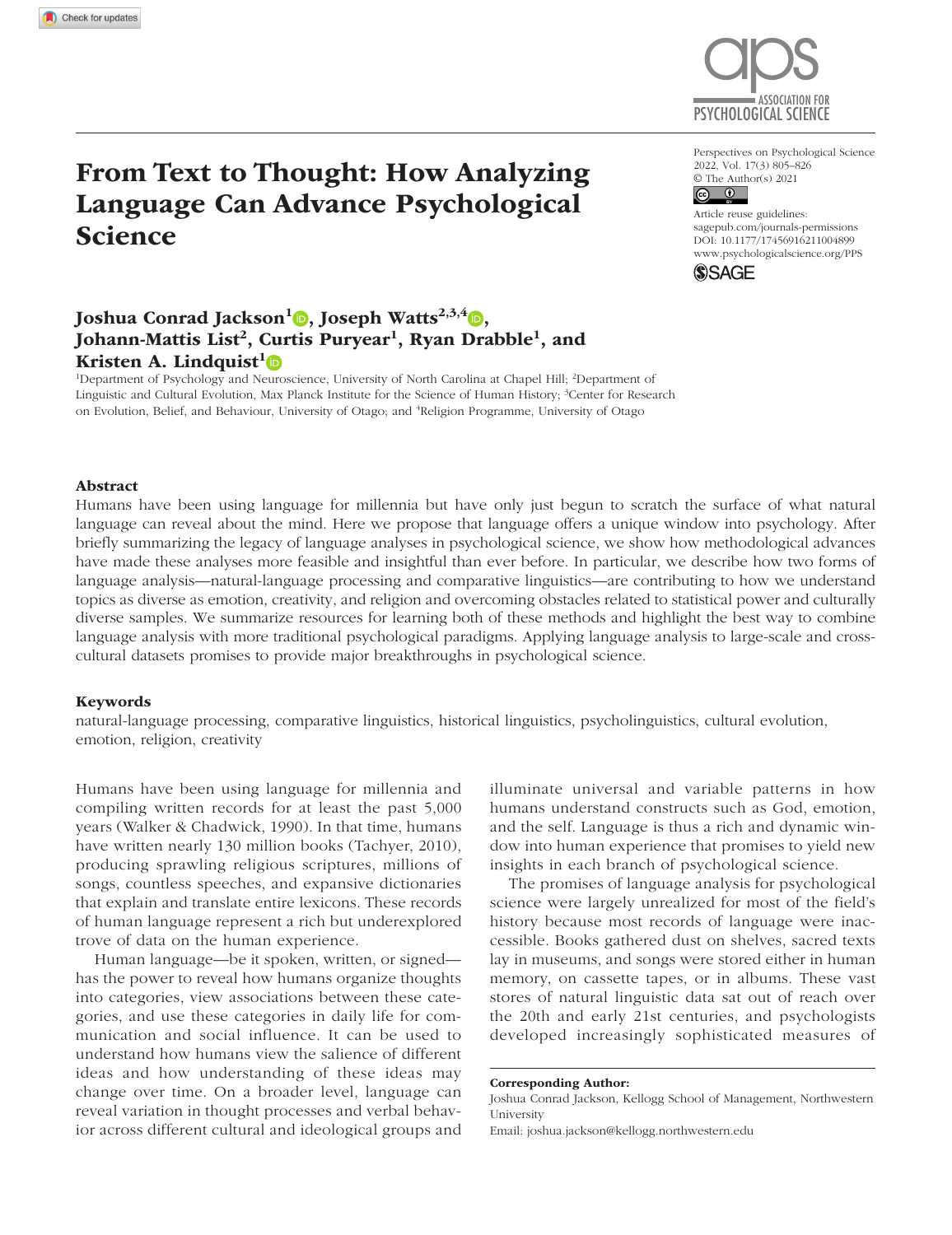explicit attitudes (Likert, 1932), implicit attitudes (Greenwald et al., 1998), brain activity (Nichols & Holmes, 2002), and physiology (Kagan et al., 1987). But this is beginning to change.

Just as the printing press made language accessible to the masses, computational innovations are now making language analyzable for the academic masses. A methodological arms race in computational linguistics and computer science is producing new techniques that are capable not only of digitizing written language but also of efficiently processing, storing, and quantifying patterns in this language. As a result of these innovations, records of language are no longer hidden away but are freely and easily accessible. Researchers can now retrieve vast stores of digitized written text from thousands of languages around the world and throughout history and finally begin realizing the potential of language analysis for psychological science.

With newly developed databases and analytic tools, language analysis is trickling into psychological science. Here we discuss how psychologists can best leverage these tools to make predictions about human experience by explaining popular new methods of language analysis and psychological predictions that are suitable for these methods. We focus primarily on topics central to social psychology, such as emotion, religion, and creativity, but we also give examples from clinical, developmental, and cognitive psychology.

The main goal of this article is to provide a "one-stop shop" for psychological scientists to read about the history and best practices associated with different methods of language analysis and to provide resources for easily learning these methods. Although there are existing reviews of specific language-analysis methods (e.g., Bittermann & Fischer, 2018; Pennebaker et al., 2007; Rudkowsky et al., 2018) and some broader reviews about the utility of language analysis for the social and organizational sciences (e.g., Berger et al., 2020; Boyd & Schwartz, 2020; Kjell et al., 2019; Short et al., 2018), few articles have discussed how multiple forms of linguistic analysis can be integrated to address a range of psychological questions. We provide this information so that, as the trickle of text analysis in psychology becomes a flood, psychologists will be prepared to analyze language rigorously, accurately, and in a manner that takes full advantage of each method's promise.

We also highlight systemic advantages of language analysis, focusing on the promise of natural-language processing (NLP) and comparative linguistics. NLP paradigms may be uniquely suited to resolve problems associated with the generalizability of psychological findings because they sample from real-life conversations, speeches, and texts and are useful for solving the problems associated with low statistical power because they often incorporate millions of datapoints (Bakker et al., 2016; Cohen, 1992). Comparative-linguistics paradigms may be uniquely suited to resolve problems of representation and diversity in psychology by incorporating traditionally underrepresented cultures (Chandler et al., 2019; Henrich et al., 2010; Rad et al., 2018). Language analysis is therefore well suited to address several of the largest current challenges in psychological science.

We suggest that language-analysis methods, because of their theoretical and practical advantages, are at least as valuable as Likert scales, measures of implicit bias, behavioral measures, neuroimaging, psychophysiology, and other paradigms in psychological science. We also review limitations of language analysis that make it well suited to complement (rather than replace) these existing methods. By complementing traditional methods with rigorous language analysis, we can gain a more complete understanding of the human mind.

## What Does It Mean to Analyze Language?

Humans are intuitive language analysts. Just as psychologists use measurements to index latent constructs, humans infer the latent meaning being conveyed via language. Humans recognize words, react to sentiment and affect in sentences, and search for meaning in metaphors and innuendos. Formal language analysis requires going beyond this intuition to quantitatively deconstruct the meaning of language and measure the constructs that it conveys. People may feel inspired when they hear a rousing speech, but how can the construct of "inspiration" be quantified by examining the length, content, and format of a sentence? Translation dictionaries may equate two words and report that they have the same meaning, but how can researchers test whether language speakers actually use these words to communicate the same ideas?

## *The roots of language analysis in psychological science*

Questions about how psychological meaning is embedded in language have deep roots in psychology, and many of the earliest psychologists were keenly aware of the promise of language analysis. Freud's analytic techniques involved examining free associations and slips of the tongue (Freud, 1901). Murray's Thematic Apperception Test analyzed the linguistic content of stories that people told in response to pictures (Murray, 1943), and Allport counted words in a dictionary to identify the structure of personality (Allport & Vernon, 1930). These early methods had substantial limitations and are rarely used in contemporary quantitative research, but they foreshadowed the impact of language analysis on psychological science.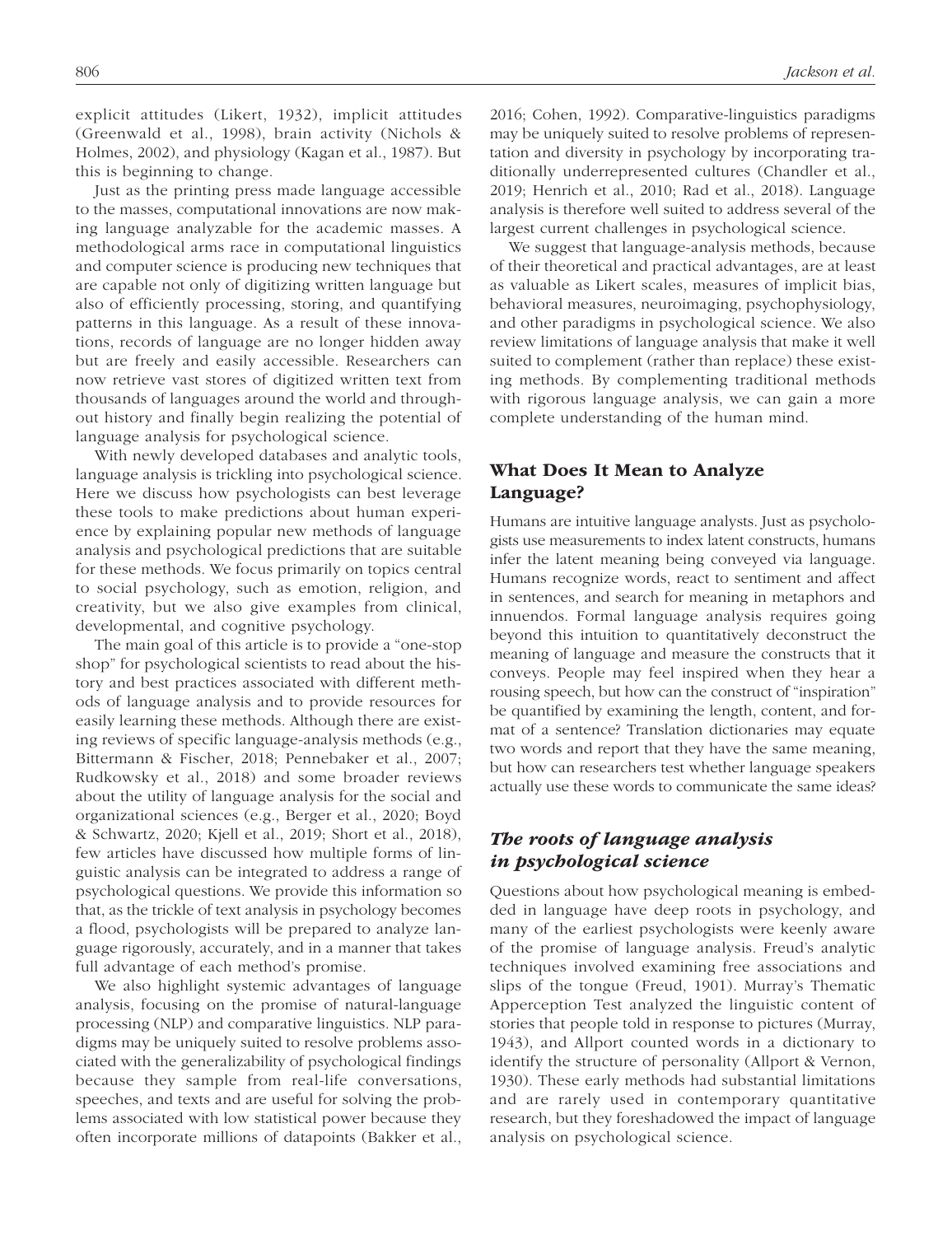The promise of language analysis for psychological theorizing was not fully realized until the development of computational methods of language analysis, the most popular of which may be the technique known as *linguistic inquiry and word count* (LIWC; Pennebaker et al., 2007; Tausczik & Pennebaker, 2010). LIWC uses word frequency to yield insight into the meaning of language. For example, words referencing social ingroups (e.g., "we," "us") are probably expressing more affiliative meaning than words referencing out-groups ("they," "them"). LIWC uses these word-count methods with preprogrammed dictionaries that represent semantic categories and correspond to psychological constructs of interest. A negative-emotion dictionary counts a predetermined set of words that connote feelings of negative affect, whereas a pronouns dictionary counts instances of "she," "I," "they," and other pronouns that can be used to assess whether someone is referring to the self or others. LIWC gives the percentage of words in a corpus that fall into each dictionary. This method has been generative in psychology, and studies have applied LIWC to understand the psychological effects of aging (Pennebaker & Stone, 2003), the content of lies (Newman et al., 2003), mental-health stressors such as bullying and domestic abuse (Holmes et al., 2007), political messaging (Gunsch et al., 2000; Pennebaker & Lay, 2002), the emotional toll of terrorist attacks (Back et al., 2010; Cohn et al., 2004), and the popularity of songs (Packard & Berger, 2020).

One of LIWC's major strengths is its parsimony. The software takes corpora—stores of written text that have been structured in a way that makes them downloadable and analyzable by algorithms—and returns simple percentages summarizing the text's content. But this strength is also a limitation. When analyzing a sentence with many positive words, counting alone cannot distinguish whether words are meant ironically or as part of a counterfactual statement, and it cannot determine the source or the target of this positivity. Consider, for example, an excerpt from Martin Luther King Jr.'s (1963) famous "I have a dream" speech:

We have also come to this hallowed spot to remind America of the fierce urgency of Now. This is no time to engage in the luxury of cooling off or to take the tranquilizing drug of gradualism. Now is the time to make real the promises of democracy. Now is the time to rise from the dark and desolate valley of segregation to the sunlit path of racial justice. Now is the time to lift our nation from the quicksands of racial injustice to the solid rock of brotherhood.

In just a few sentences, King's speech uses the words "luxury," "desolate," "segregation," and "justice." A counting approach could identify themes of positivity, negativity, morality, and inequity, yet it would not identify the nuanced way that King intended these words to signal perseverance and a fight for progress. Many articles have pointed out the limitations of these "bag of words" approaches that simply count the number of words rather than examining how these words are used in context (Enríquez et al., 2016; Wallach, 2006). Some psychological paradigms have sought to address these gaps. For example, research on conceptual metaphors explores how words take on multiple meanings and how these can reflect psychological associations (e.g., the concepts "up" and "down" describe both physical placement and psychological mood; Crawford et al., 2006; Landau et al., 2010; Meier & Robinson, 2006). However, a drawback of conceptual-metaphor methods is that they qualitatively analyze language, making them difficult to apply to large-scale or cross-cultural datasets.

Another limitation of word-count methods is that they are focused almost exclusively on the English language, which limits their historical and cross-cultural generalizability. The English language (including Old English and Middle English) has existed for a small fraction of human history, and approximately 5% of people today speak English as a first language, yet English speakers probably account for more than 99% of language-analysis research published in psychology journals (Lewis, 2009). Some efforts have been made to translate LIWC to other languages, but these efforts are very recent and focus more on replication than on comparison (Windsor et al., 2019). This leaves open many questions about how seemingly equivalent words have different meanings across languages and whether more closely related languages have more similar meaning structures than more distantly related languages.

These limitations notwithstanding, word-count methods such as LIWC have been tremendously useful in psychology, and their limitations can be addressed by supplementing them with other methods of language analysis that are currently rarer in psychology. One of these traditions, NLP, uses methods developed in computer science to analyze semantic patterns in language. Another tradition, comparative linguistics, involves the comparison of languages to determine how languages have evolved over time, how they may communicate meaning in unique ways. Both methods were developed outside of psychology but have great potential for psychological research.

# *NLP as a tool for studying large-scale patterns of cognition*

*Background.* NLP—the interdisciplinary study of computer interaction with human language—is a relatively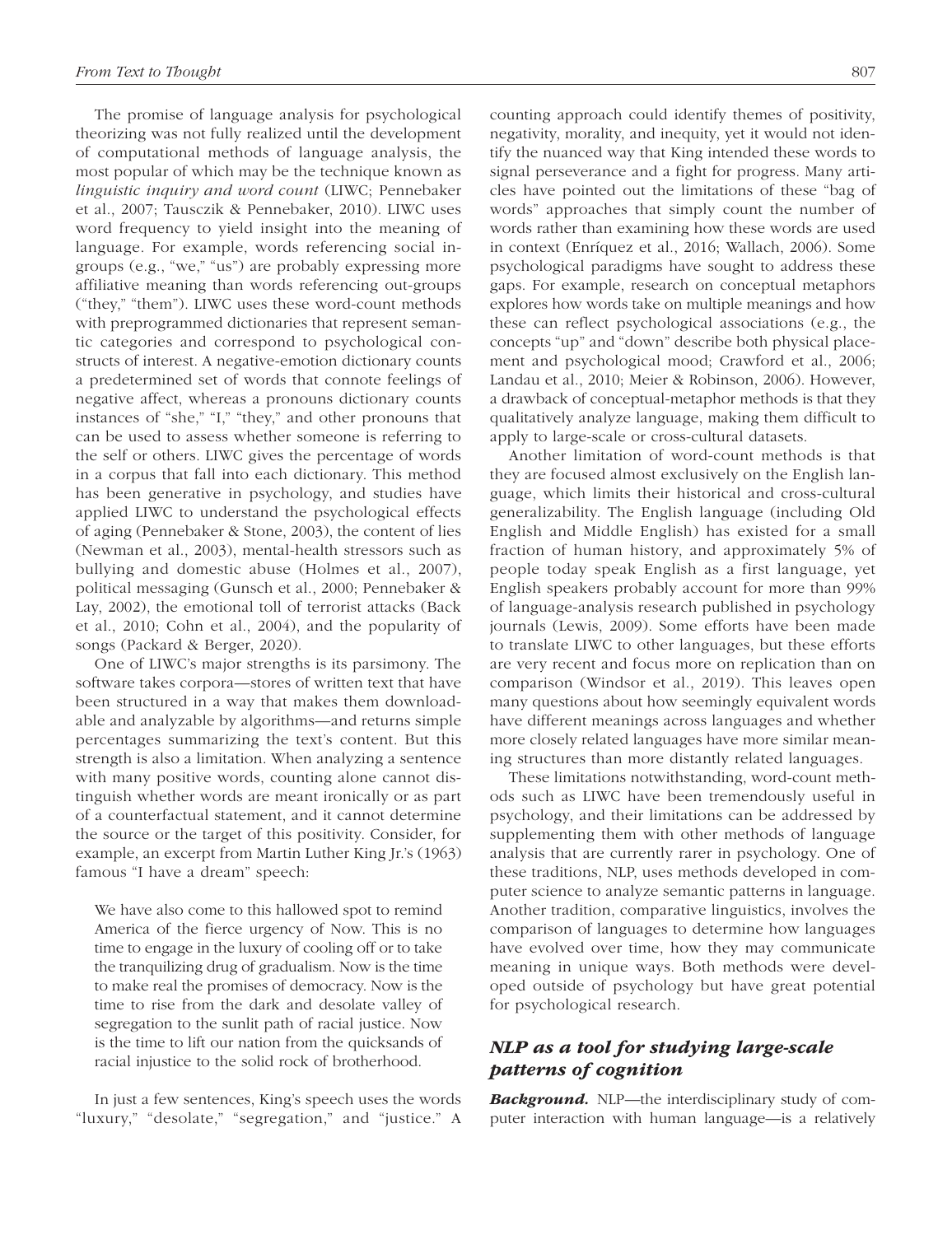young area of study. NLP's earliest notable paradigm was the "Turing Test": the hypothetical test wherein a computer mimics human language so well that an observer cannot differentiate the computer from a real person (Turing, 1950/2009). Other early NLP developments involved ELIZA (Weizenbaum, 1966)—a computer therapist that could respond to human complaints ("I feel sad") with realistic therapist comments ("and why do you feel sad?")—and Jabberwacky.com, now running as "Cleverbot," which was designed in the 1980s to simulate entertaining but realistic human conversations.

NLP was not necessarily designed with psychological insights in mind, but building algorithms to simulate human speech has obvious psychological implications. Many of these insights derive from the advancement of "machine learning"—computer algorithms that can improve automatically through experience. Machine learning approaches can either be *unsupervised*, in which algorithms such as topic models try to classify words without researchers providing feedback, or *supervised*, in which algorithms are trained on the evaluation and classification of data using feedback from researchers. For example, an unsupervised machinelearning algorithm could use a corpus of speeches to automatically identify major semantic themes on the basis of co-occurring words, whereas a supervised algorithm could be trained to recognize that negative words frequently precede positive words or even to recognize metaphors (Jacobs & Kinder, 2017). When applied to King's speech, this algorithm would be able to do far more than a simple word-counting technique by potentially revealing themes of justice and liberty and identifying that metaphors such as a "sunlit path" are referring to morally commendable action.

Although early machine-learning approaches were limited by statistical methods and computational power, machine learning has taken huge steps in the past several decades. Early machine-learning models of language translation and production were built using constrained statistical methods (Weaver, 1955), rulebased methods (Nirenburg, 1989), and example-based methods (Nagao, 1984). These methods made simplistic assumptions about the cognitive processes underlying the production of language, such as the existence of a universal structure to grammar across languages. Today, artificial neural nets are at the forefront of research in machine learning and have more promise for actually understanding psychological processes. These networks are loosely modeled after the structure of organic brains by modeling associative networks of co-occurrence across many variables. Like the human brain, the way they process language can be complex and difficult to understand. But unlike the human brain, researchers can often ethically gain access to, and modify, the precise mechanisms underlying how these algorithms process language by delving into their code. This opens a new way of building and testing scientific theories within psychology (Cichy & Kaiser, 2019). In Figure S1 in the supplementary materials on OSF ([https://osf.io/](https://osf.io/xycbd) [xycbd](https://osf.io/xycbd)), for example, we describe a neural network that is designed to classify U.S. presidents' speeches as being from either the pre-Civil War period or post-Civil War period to show how one of these algorithms can use text to make complex classification judgments.

NLP approaches now have a wide range of applications to psychological questions. These methods allow researchers to quantify the meaning of constructs in text or speech, identify the presence and extent of certain attitudes and emotions, and distill the meaning of words on the basis of how they are used in context. These algorithms can efficiently analyze millions of datapoints in seconds and have the potential to analyze more representative samples of subjects than typical undergraduate research pools or Mechanical Turk experiments, especially when they are applied to online blogs, diaries, or social-media websites such as Facebook or Twitter.

*Application 1: quantifying the meaning of constructs.* One of the most fundamental applications of NLP involves identifying the meaning of constructs and finding sets of constructs that cluster together in meaning. Topic modeling is a classic unsupervised NLP method that accomplishes this goal by finding co-occurring words that may represent psychological categories of interest. For example, a topic model might observe a construct such as "birthday" on the basis of the co-occurrence of such words as "happy," "birthday" "cake," "candle," and "gift" (Hong & Davison, 2010; Wallach, 2006). Topic models can either match words to a predefined number of topics or freely extract the best-fitting number of topics from a set of texts using optimization.

Topic models each share a basic structure and output format, but they can be generated by different algorithms. One of these algorithms, latent semantic analysis, is arguably the most foundational method of generating topic models (Landauer et al., 1998), but it is not the only method. Probabilistic latent semantic analysis will include probabilities that words belong in topics (Steyvers & Griffiths, 2007); latent Dirichlet allocation is a Bayesian version of probabilistic latent semantic analysis (Blei et al., 2003), and structural topic models examine the relationships between variables and the prevalence of topics (Roberts et al., 2019). Researchers have used these kinds of topic models to estimate cross-cultural differences in people's personal values (Wilson et al., 2016); predict the likelihood of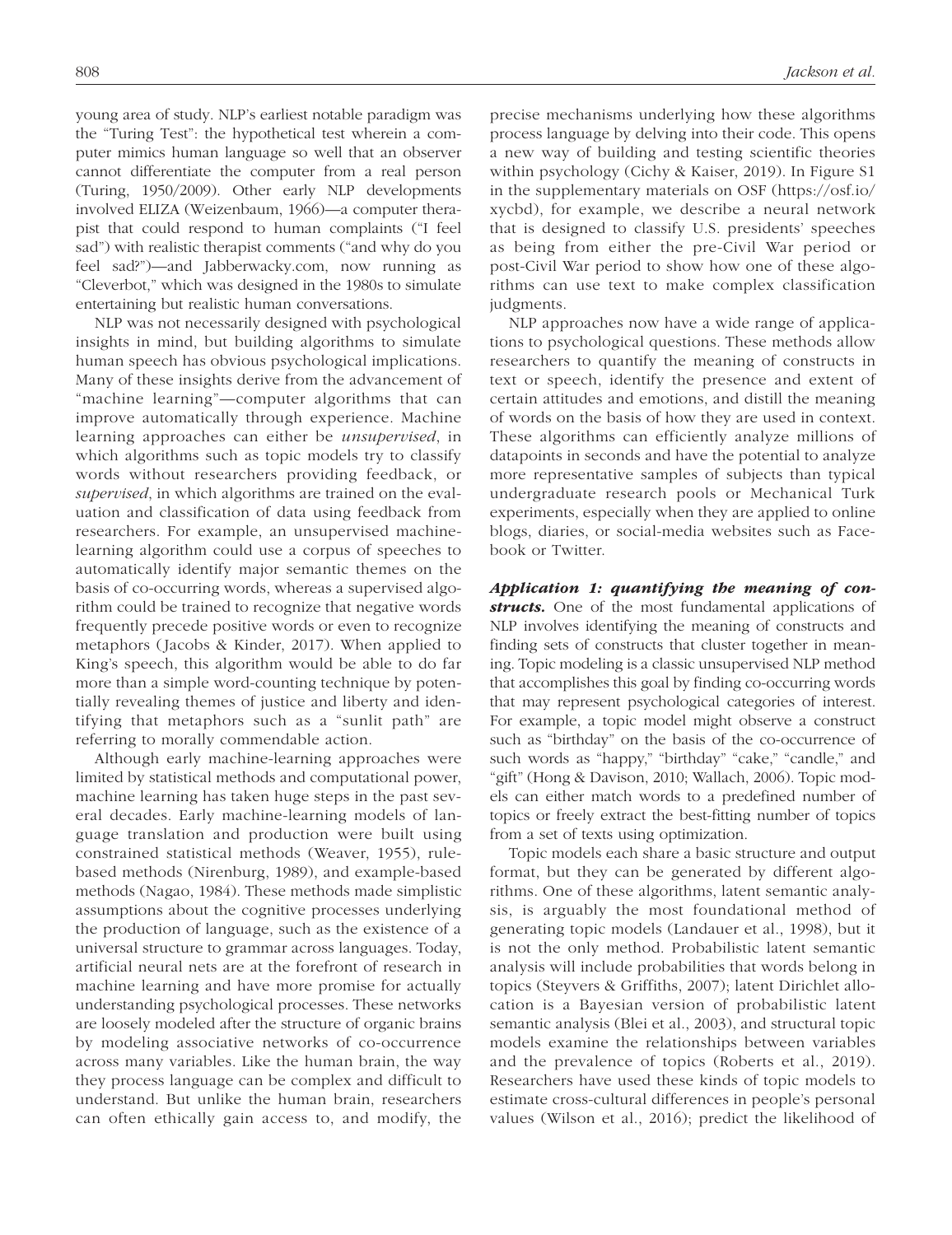clinical depression using people's social-media updates (De Choudhury et al., 2013; Eichstaedt et al., 2018); quantify differences in the meaning of language across gender, age, and personality style (Schwartz et al., 2013); and estimate why some requests for favors are more effective than others (Althoff et al., 2014). A related set of models that classify texts (e.g., newspaper articles) rather than topics have helped match students' reading level to their reading material (Graesser et al., 2011), identified differences in the thinking process of individuals with psychosis compared with control subjects (Elvevaag et al., 2010), and recognized different responses to a geopolitical event (Mishler et al., 2015).

Whereas topic models are focused on categorization, approaches involving word embedding quantify the meaning of concepts in a more continuous way; methods such as word2vec or GloVe (global vectors for word representation) map words or phrases to vectors of numbers using neural network models to create continuous numerical distances that represent differences in meaning (Goldberg & Levy, 2014; Mikolov et al., 2013). The semantic vectors produced by word embeddings allow researchers to map the meaning between any two concepts and to collect clusters of concepts that are the most similar to theoretically important "seed" concepts. For example, the seed concept of "freedom" might be closest in vector space to "autonomy" and relatively close to "choice" and "liberty." These comparisons can help psychologists to measure and quantify otherwise abstract psychological constructs such as "freedom." This approach has helped detect increasingly permissive culture in the United States via an increase in vocabulary related to "freedom" (Jackson, Gelfand, et al., 2019) and track the expanding concept of harm across the 20th and 21st centuries (Vylomova et al., 2019).

*Application 2: tracking attitudes and emotions in unstructured data.* Another NLP approach known as "sentiment analysis" goes beyond quantifying meaning and focuses on tracking attitudes and mood over time. Sentiment analysis is actually an umbrella term to capture a range of methods. "Knowledge-based" methods of sentiment analysis are similar to LIWC, insofar as they detect the frequency of different prespecified words and track how the frequency of these words changes over time (Caluori et al., 2020). For example, Cohn et al. (2004) tracked changes in affect after trauma, showing that positive-emotion language dropped sharply after the 9/11 terrorist attacks but then rebounded over time. Garcia and Rimé (2019) did a similar analysis of positive and negative collective emotions following the Paris terrorist attacks of 2015, and Vo and Collier (2013) used the approach to capture spikes in fear and anxiety following earthquakes. Hutto and Gilbert (2014) recently developed VADER (valence-aware dictionary and sentiment reasoner), a knowledge-based form of sentiment analysis that builds on LIWC by quantifying the intensity as well as the prevalence of positive and negative sentiment in text and incorporating slang into its dictionaries. VADER also uses several grammatical rules to detect preferences and emotions in nuanced contexts, such as when preferences are expressed through negations ("I do not dislike my partner") or modifiers ("sometimes I really hate my friends").

Combining grammatical rules with a human-validated lexicon (as VADER does) is a powerful and easily interpreted approach to sentiment analyses. Because the researcher specifies the set of rules ahead of time, there is no "black box" obscuring how the algorithm scores a segment of text. However, this strength is also its weakness. More complex tasks often benefit from learning which rules help to understand and classify text. Machine-learning methods, such as random forests and neural networks, are often better equipped to mine opinions in context because they can flexibly learn how patterns in input text (e.g., a smiley face) relate to some output (e.g., positive affect). Supervised approaches will often use a set of hand-labeled texts to train a sentiment classifier. Over the course of training, the model can learn how the presence of negation, emojis, or information from previous sentences help to correctly classify the text without requiring the researcher to explicitly implement any of these rules (Kiritchenko et al., 2014). For example, Wang and colleagues (2013) used a machine-learning approach to detect depression using the textual content of personal blogs with 80% accuracy, whereas Oscar and colleagues (2017) used a supervised machine-learning approach to capture stigma toward individuals with dementia.

*Application 3: distilling linguistic information.* A third set of NLP techniques is focused on more practical tasks, such as distilling and disambiguating the meaning of language as part of "preprocessing" text before additional analyses. These methods allow researchers to increase the signal in their data and reduce noise before testing hypotheses. For example, the method of lemmatization will remove inflectional endings to create a single form for words such as "walk," "walking," and "walked." Sentence breaking will identify symbols such as periods or semicolons that demarcate semantic chunks. The emerging field of word-sense disambiguation uses context to disambiguate the true meaning of words that can be interpreted in different ways, such as the English word "funny" (Navigli, 2009). These preprocessing tools help distill language so that filler words are cut and words conveying important meaning are retained and made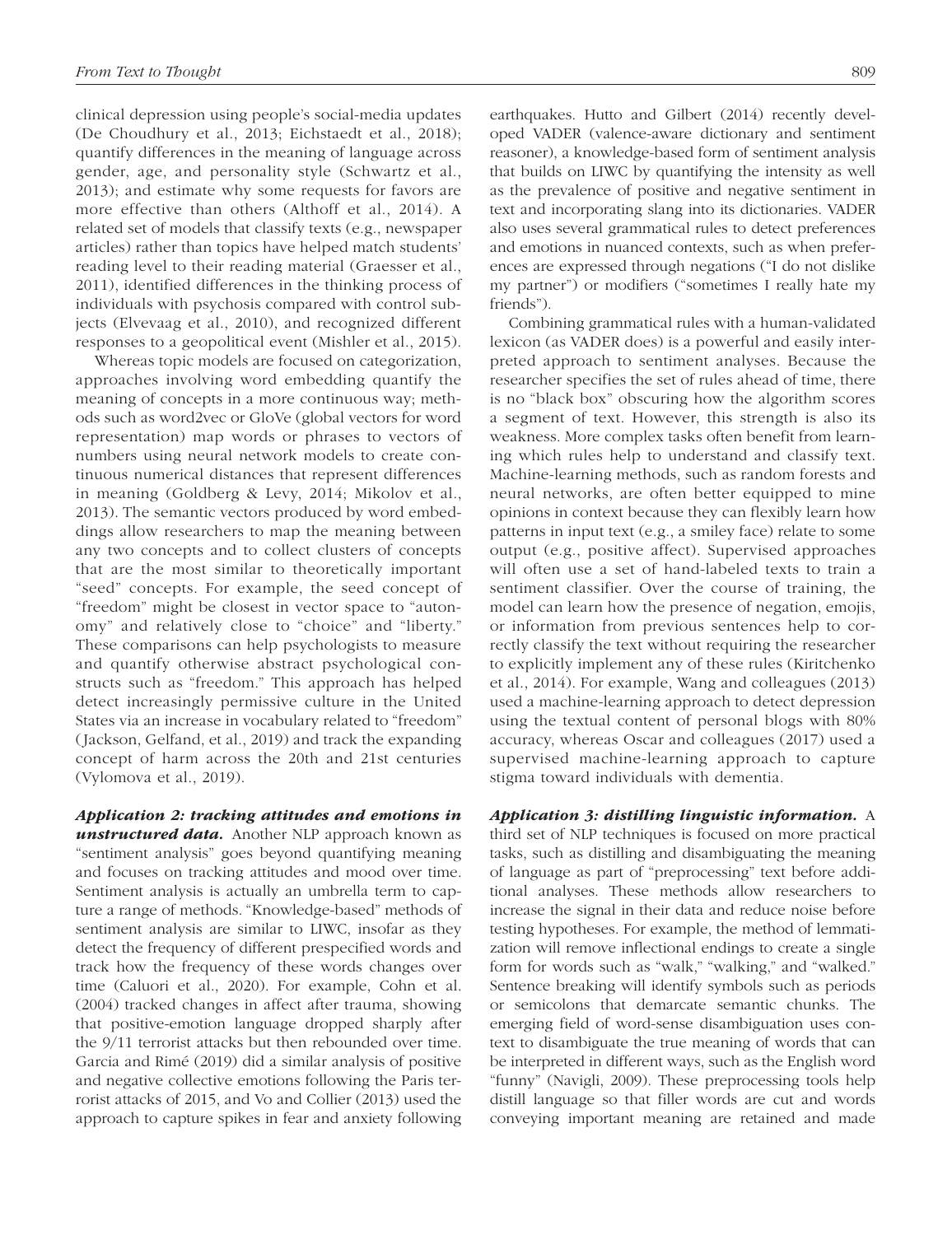

Fig. 1. Words from tweets about climate change (left) and COVID-19 (right). These word clouds come from an algorithm called *term frequency-inverse document frequency* (TF-IDF), which is designed to highlight words that best distinguish between two corpora. This text was preprocessed using lemmatization and stop-word removal before visualization. Code for generating these plots is available in the supplementary materials on OSF ([https://osf.io/hvcg3/\)](https://osf.io/hvcg3/).

easier to detect. For example, Figure 1 shows a wordcloud of preprocessed keywords from tweets about climate change and tweets using COVID-19 hashtags. Note that there are no filler words such as "the" or "and" and that redundant forms of keywords ("ill" and "illness") have been combined to minimize redundancy.

*NLP resources.* One distinct advantage of NLP algorithms is that they can operate over any sufficiently large digitally accessible corpora. In the early days of these algorithms, such corpora were difficult to find. But now there is a virtually limitless supply of digitalized text. As a case in point, the entire World Wide Web represents a digitalized corpus, and other corpora offer billions of words related to specific functions. The Google Books database contains a digitized corpus of books published in several languages over the past 400 years totaling more than 150 billion words (Michel et al., 2011). The Oxford English Corpus is the largest corpus of 21st century English, totaling more than 2.1 billion words across multiple English-language cultures (Oxford English Corpus, 2016). The *TIME Magazine* corpus of American English contains more than 100 million words of digitized *TIME Magazine* articles from 1923 to 2006 (Davies, 2007). The socialmedia sites Twitter [\(https://developer.twitter.com](https://developer.twitter.com)) and Reddit (<https://www.reddit.com/dev/api/>) both have easily accessible application programming interfaces (APIs), providing public access to millions of human interactions. Training NLP models can be an arduous task, and this training process benefits from large sources of data, but once models are trained, they can be easily applied to datasets of any size. Table 1 contains a list of corpora that were built for text analysis.

NLP analyses may have been historically rare in psychology because they require advanced coding abilities. However, these barriers are now falling away as more psychologists develop proficiency with the R software environment (R Core Team, 2021). To help facilitate NLP proficiency in psychological science, we have created a five-part tutorial on NLP methods that covers (a) data acquisition and R packages, (b) preprocessing text data, (c) sentiment analysis using VADER, (d) word embeddings using GloVe, and (e) topic modeling. This R-based tutorial is available alongside our tutorial in comparative-linguistics methods in the supplementary materials at OSF [\(https://osf.io/hvcg3/\)](https://osf.io/hvcg3/).

# *Comparative linguistics as a way to understand cultural diversity and universality*

*Background.* Research on comparative linguistics—the study of similarities and differences between languages and the evolution of these characteristics—is far older than NLP but has been applied to psychological questions only recently. In the earliest days of the field,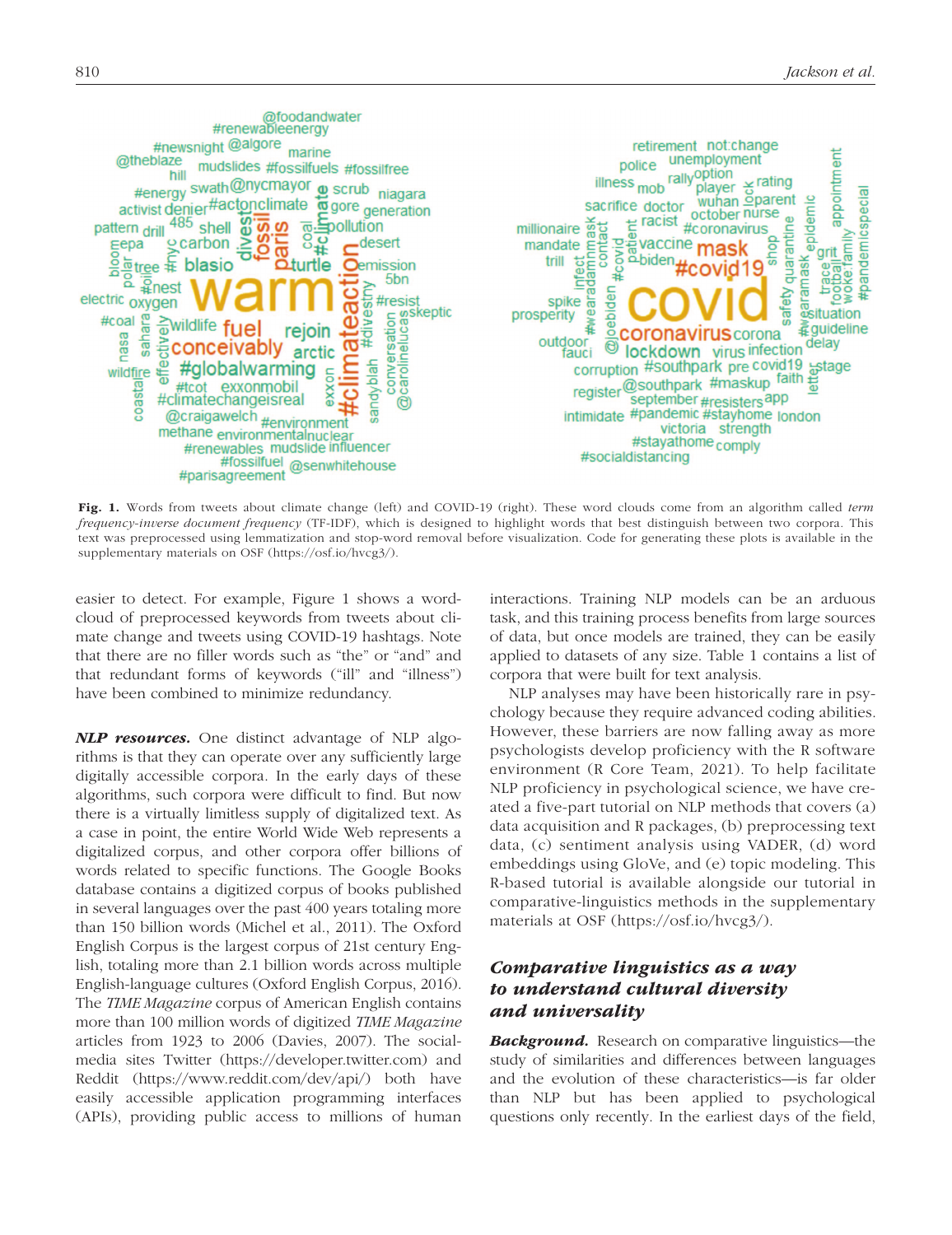| Corpus name                          | Link                                                   | Description                                                                                                                                                                                                                                                                                                                                                                                 |
|--------------------------------------|--------------------------------------------------------|---------------------------------------------------------------------------------------------------------------------------------------------------------------------------------------------------------------------------------------------------------------------------------------------------------------------------------------------------------------------------------------------|
| American National<br>Corpus          | http://www.anc.org/                                    | Text corpus of American English containing 22 million<br>words of spoken and written data since 1990. Mediums<br>include email, tweet, and Web data, annotated for part<br>of speech, lemma, and named entities.                                                                                                                                                                            |
| <b>British National Corpus</b>       | http://www.natcorp.ox.ac.uk/                           | Text corpus containing 100 million words of spoken<br>and written language from the late 20th century from<br>a variety of sources. Of the words, 90% are written<br>and 10% are spoken. Tagged for parts of speech.                                                                                                                                                                        |
| Corpus of<br>Contemporary<br>English | https://www.english-corpora<br>.org/coca/              | Text corpus containing 1 billion words of text from<br>1990 to 2019 from fiction, popular magazines,<br>academic texts, TV and movie subtitles, blogs, and<br>web pages. Allows searching by individual word.<br>Tagged for parts of speech.                                                                                                                                                |
| Google Books NGram<br>Corpus         | https://www.english-corpora<br>.org/googlebooks/       | Text corpus containing 200 billion words of written<br>books. Subdivided into British English, American<br>English, and Spanish. Mark Davies has made this<br>corpus more accessible by allowing search by word,<br>phrase, substring, lemma, part of speech, synonym,<br>and collocates (nearby words). One strength of this<br>corpus is its historical time span.                        |
| Oxford English Corpus                | https://www.sketchengine.eu/<br>oxford-english-corpus/ | Text corpus of 21st-century English used by the makers<br>of the Oxford English Dictionary, containing over 2<br>billion words. Includes language from many English-<br>speaking countries and comprises many sources,<br>including blogs, newspaper articles, emails, and social<br>media. Tagged with extensive metadata. Users must<br>apply for access through Oxford University Press. |

Table 1. Text Analysis Corpora

linguists such as the Danish scholar Rasmus Rask (1787– 1832) and the German scholar Jacob Grimm (1785–1863) pointed to striking similarities between such geographically dispersed languages as Sanskrit, Gothic, Latin, and Greek (Geisler & List, 2013). Many of these early insights relied on the qualitative classification of cognates, defined as words or parts of words in different languages that trace back to common ancestral forms (Crystal, 2011). The word for the number 1, for instance, is a cognate that shares its basic form and sound across Indo-European languages such as English ("one"), French ("une"), and German ("eins"), suggesting that these languages evolved from a parent language that had a similar word for this number.

Recent computational advances have expanded the scale and ambition of comparative linguistics. In particular, researchers have repurposed methods from biology to reconstruct language's evolutionary ancestry. These approaches computationally aggregate many cognate classifications and use these classifications to develop language phylogenies (i.e., phylogenetic trees) that can be used to provide a proxy for cultural ancestry in the same way that biological phylogenetic trees display species' ancestry. Figure 2 shows one such phylogenetic tree, in which modern countries are organized on the basis of the historical relationships between their predominant languages. This map shows that countries such as Singapore and Indonesia are "sister cultures" that share a more common ancestor than do Singapore and the United States. The center of Figure 2 represents a hypothetical common ancestor for all languages, which diverged and diversified as humans spread around the world.

Comparative-linguistics insights are interesting in their own right, but they also have a surprisingly wide range of application to psychological questions involving culture and psychology. Many of these applications rely on modeling the relationship between cultures, analyzing patterns of coevolution between cultural and behavioral factors, and comparing the meaning of constructs across languages. Computational comparativelinguistics approaches have also allowed for the compilation of huge databases of words and their associated meanings, which allows for cross-cultural comparisons on an unprecedented scale.

### *Application 1: modeling cultural interdependence.*

One of the most basic applications of comparative linguistics involves modeling interdependent datapoints in cross-cultural studies. Cross-cultural analyses will usually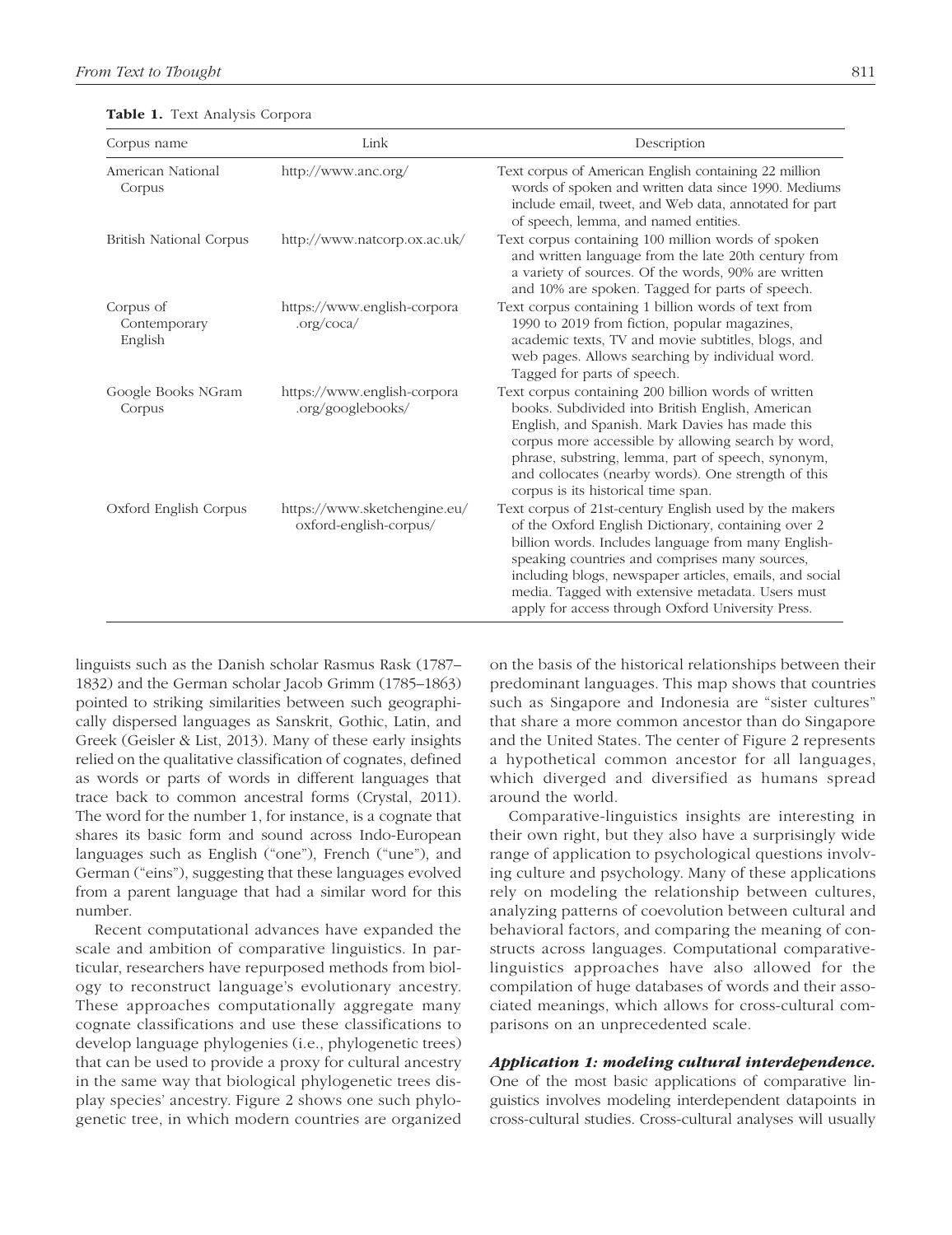

Fig. 2. The global distribution of individualism and collectivism. Filled nodes represent individualist cultures (low collectivism; scores fall below the midpoint of the 1-to-100 scale from <https://www.hofstede-insights.com/product/compare-countries/>) and open nodes represent collectivist cultures (high collectivism; scores fall above the midpoint of the 1-to-100 scale). This distribution is represented on a language-based phylogeny. Cultures connected by solid lines are part of the same language family (language family data are from Bromham et al., 2018). The circled letters represent the following language families: I = Indo-European, Au = Austronesian,  $U = \text{Uralic}$ ,  $S = \text{Sino-Tibetan}$ ,  $Af = \text{Afro-Asiatic}$ ,  $O = \text{other}$ .

use regression to test for and explain patterns of variation across countries. These regressions assume that observations are independent, but comparative-linguistics research shows that many countries are interdependent because of their shared histories. Studies often treat Italy and Spain as independent units, for example, even though 80% of their lexicons overlap and the two societies share many features because of their recent common ancestry (Campbell, 2013). From a statistical standpoint, this is a case of "Galton's problem"—interdependence between countries can lead to spurious correlations. For example, there is a highly cited link between cultures' pathogen prevalence and political conservatism, which many scholars cite as evidence that disgust sensitivity makes people more conservative (Inbar et al., 2012). Yet this link is rendered nonsignificant when controlling for cultural and linguistic interdependence via cultures' shared language families and geographic regions, suggesting that pathogen prevalence and political conservatism do not have a causal relationship (Bromham et al., 2018).

Fortunately, concerns about Galton's problem can be partially alleviated by nesting cultures within their language families (Jackson et al., 2020). Modeling Indo-European as a group-level variable in a multilevel regression makes it less likely that a spurious association arises because of similarities between countries such as Italy and Spain. This kind of nested analysis is slowly becoming more common in cross-cultural research (e.g., Jackson et al., 2020; Skoggard et al., 2020) but it is still not standard practice in cross-cultural psychology.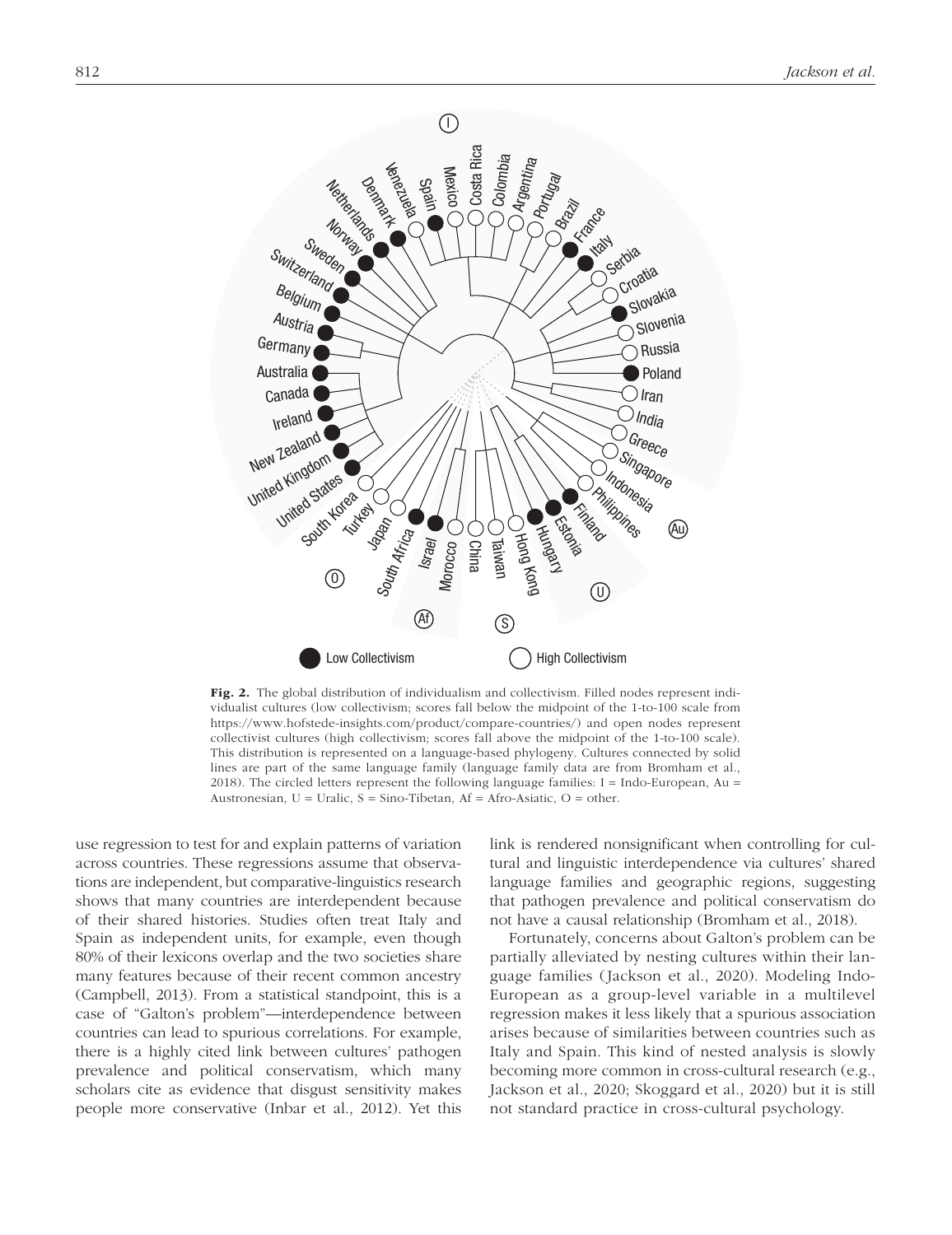## *Application 2: detecting patterns of cultural devel-*

*opment.* Cultural phylogenies also have the potential to yield important insights into the development of cultural differences because they track the relationship between linguistic and cultural groups over thousands of years. For example, consider worldwide variation in individualism– collectivism, which refers to cultures' tendencies to either value individual rights and achievements (individualism) versus collective obligations and goals (collectivism). Most studies have observed that European countries are more individualistic than East Asian countries (Markus & Kitayama, 1991), but a cultural phylogeny can show that countries around the world with Germanic and Uralic languages are more consistently individualistic than countries with Latin and Slavic languages, suggesting that Northern and Central Europe may have historically been more individualistic than Western and Eastern Europe. In this way, phylogenetic trees can shed light on where and how cultural differences in human experience first emerged.

Whereas phylogenies represent the vertical inheritance of language and culture—where cultural information is passed down from one generation to another—it is also important to recognize that traits can be borrowed between groups, a process also known as horizontal transmission (Hoffer, 2002). For example, the word "honesty" in English is borrowed from the French language. Many comparative language databases flag suspected borrowings, and the World Loanword Database (WOLD; Haspelmath & Tadmor, 2009) is specifically designed to catalogue borrowings between languages. In principle, data on borrowings between languages could be represented in large-scale networks representing histories of contact and horizontal transmission between societies. Just as language phylogenies model the ancestry of cultures, language borrowing networks can model the diffusion of cultural constructs such as monogamy or psychological constructs such as intelligence. By tracking the diffusion of constructs through language, borrowing analyses have the potential to identify whether these factors are universal and, if they are not, why they have spread around the world over time. One plausible example could track whether the construct of self-esteem first emerged in individualist cultures in Western Europe and then was borrowed by collectivist cultures in South American and East Asia.

Modeling the evolutionary history of cultural variation also makes it possible to speculate about the causal origins of this variation. For the past decade, psychological science has begun grappling with the tremendous diversity in human culture and psychology, as well as the issues associated with focusing on WEIRD (Western, educated, industrialized, rich, and democratic) cultures (Henrich et al., 2010). Comparative-linguistics methods can not only analyze diverse samples but also examine sources of cultural diversity. For example, surveys published in *Science* and *Science Advances* have argued that rice farming (vs. wheat farming) is responsible for current-day cultural differences in collectivism (Talhelm et al., 2014, 2018), but these correlational surveys have not been able to causally test this hypothesis or even establish whether agricultural changes predated cultural changes. Using analyses that incorporate both phylogenetic trees and borrowing networks could help establish causal direction by testing between different models of coevolution between rice faming and collectivism (R. D. Gray & Watts, 2017).

Phylogenetic language trees can also yield insights about universal tendencies in how people change and transmit words, concepts, and behaviors over time. Many articles show that words for lower numbers are transmitted more reliably than words for higher numbers during the formation of new languages, perhaps because lower numbers are used more frequently than higher numbers (Pagel et al., 2007; Pagel & Meade, 2018). For example, the Latin word for the number 2, "duo," has a similar sound and spelling to the French word "deux" and the Italian word "due," but the Latin word "undeviginti," meaning "19," looks and sounds less similar to the French word "dix-neuf" and the Italian word "diciannove." However, these studies have not yet considered how psychological variables could influence such cultural transmissions. On the other hand, psychological studies using the "Bartlett method"—in which statements are transmitted from person to person like a game of "telephone"—have uncovered several psychological transmission biases (Bartlett & Bartlett, 1932/1995). For example, high-arousal concepts are transmitted more reliably than low-arousal concepts, and social concepts are transmitted more reliably than asocial concepts (Mesoudi & Whiten, 2008), illustrating the salience of high-arousal feelings (Kensinger, 2004) and sociality (Cacioppo & Cacioppo, 2018) to human experience. Comparing results from this paradigm with rates of lexical evolution (the evolution of words) could assess whether concepts that are reliably transmitted in minutes-long social interactions are also reliably transmitted over thousands of years of history.

*Application 3: quantifying cross-cultural differences in meaning.* Comparative-linguistics methods are also well-suited to examine the meaning of emotions, moral values, personality traits, or other psychological factors across cultures by examining how these factors are expressed as linguistic *concepts* (meanings attached to words; Jackendoff, 1992). Insofar as language represents the psychological categories that are relevant to its speakers, it is a useful tool for psychologists to measure the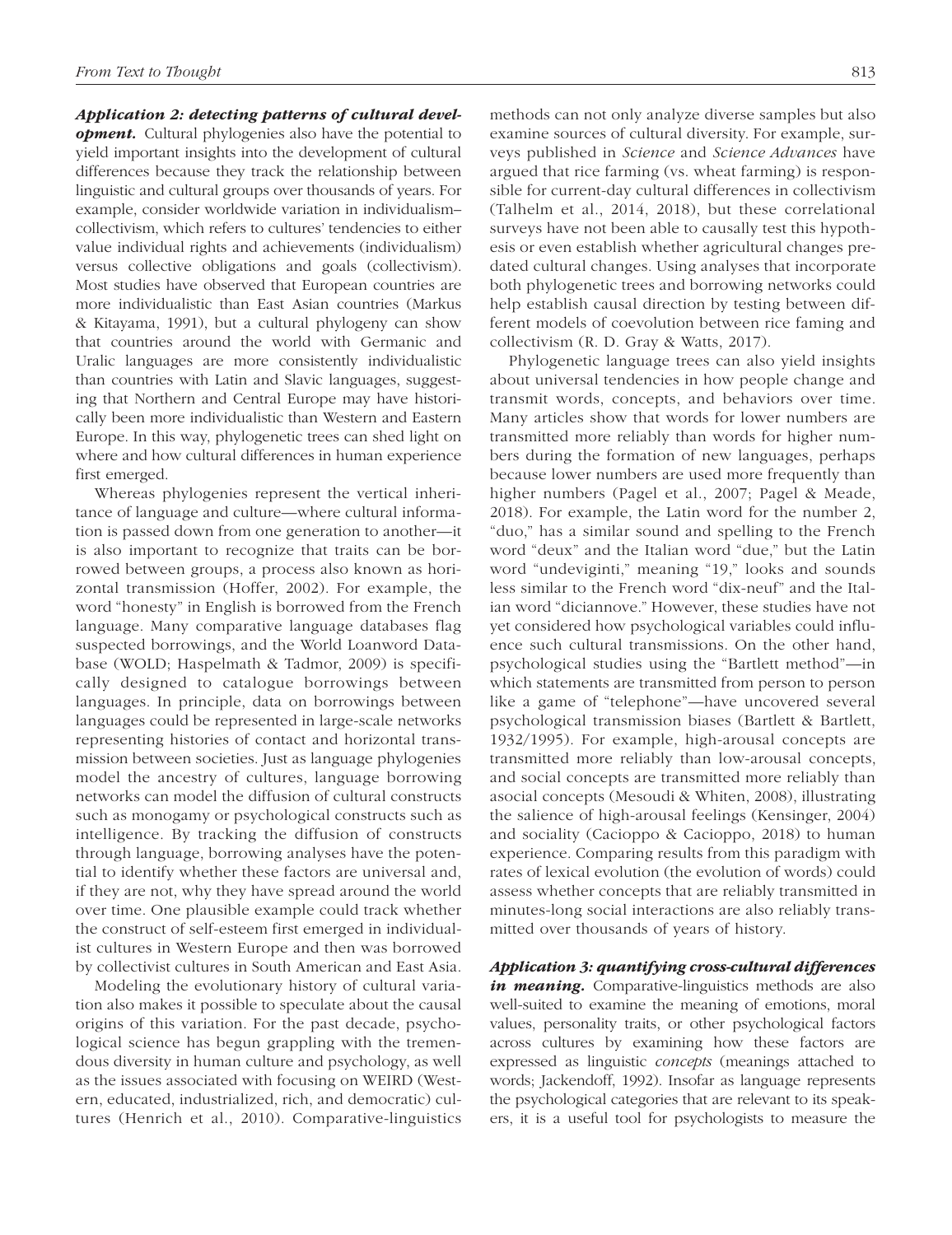extent to which a latent psychological *construct* (the latent meaning attached to clusters of observations; Fried, 2017) is shared within a culture over time or across cultures. For instance, researchers could examine how *concepts* such as "anger," "disgust," and "fear" are related to the psychological *construct* of emotion within or across languages.

One method for addressing this question examines a linguistic phenomenon called *colexification*, which occurs when two concepts are expressed with a single word (François, 2008; List et al., 2018). For example, the English word "funny" colexifies the concepts of "humorous" and "odd," whereas the Russian word "ruka" colexifies "arm" and "hand." As these examples illustrate, colexification often occurs when concepts are perceived as similar by speakers of a language (François, 2008), which makes frequency of colexification a useful measure of semantic closeness.

Studies are now beginning to build networks of colexifications to illustrate universality and cultural variation in semantic association across cultures. For example, Youn and colleagues (2016) showed that languages around the world had a similar meaning for physical entities such as "moon" and "sun" or "sea" and "lake," suggesting that these concepts may have a universal meaning. Yet these colexification networks can also demonstrate cross-cultural variation if concepts show systematic variation in their colexifications across languages (Jackson, Watts, et al., 2019). For example, if "humorous" were colexified only with "odd" in European languages, this would suggest that strangeness is not a central aspect of humor across the world. Colexification is therefore a promising paradigm for testing whether Western theories about the universal structure of personality (e.g., "the big five"; Costa & McCrae, 2008), emotion ("basic emotions"; Ekman, 1999), morality ("moral foundations"; Graham et al., 2013), or psychopathology (American Psychiatric Association, 2013) generalize to non-Western cultures.

*Comparative-linguistics resources.* Comparative-linguistics resources are widely available, even though they are seldom used by psychologists. Many databases and datasets of comparative linguistics are publicly accessible and free to download. For example, the D-Place database contains language phylogenies representing the historical relationships among more than 1,000 human societies from around the world (Kirby et al., 2016), and the Database of Cross-Linguistic Colexifications (CLICS) contains colexifications from more than 2,000 languages (Rzymski et al., 2020). Other databases contain information on cross-cultural variation in grammar (Dryer & Haspelmath, 2013), word borrowing (Haspelmath & Tadmor, 2009), and vocabulary (Dellert et al., 2020) from a range of large and small languages. These databases provide rigorously vetted stimulus sets from enormous samples of cultures, and they often include data from small-scale cultural groups that are frequently underrepresented in psychological research. Table 2 summarizes several of these resources and provides links to their publicly available data.

Our supplementary materials at OSF ([https://osf.io/](https://osf.io/hvcg3/) [hvcg3/](https://osf.io/hvcg3/)) also contain tutorials for how to analyze phylogenetic trees (in R) and build colexification networks (in Python). These resources are intended for scholars with basic coding abilities but who have not yet used methods from comparative linguistics.

# *Limitations and opportunities for language analysis*

Language analysis has many advantages over traditional psychological methods, but it also comes with important limitations. Although NLP approaches offer an unprecedented scale of analysis, they will seldom be more accurate than a human coder. NLP techniques also carry the same gender and racial biases as the language- and human-generated labels they are trained upon (Garg et al., 2018; Kiritchenko & Mohammad, 2018). Preprocessing methods in NLP analysis also have a trade-off between parsimony and accuracy. An algorithm that removes stop words and lemmatizes key words will help make text analysis simpler, but it can also neglect important information in context. Words such as "warm" and "warming" may be lemmatized even though they have different implications for climatechange belief.

Comparative-linguistics methods face different challenges. One challenge to using language to study cultural variation is that language groups do not always neatly correspond to cultural groups. Cultural groups can speak multiple languages, and languages can span many cultures. A language phylogeny therefore provides only an approximation of how societies developed and diverged from one another and may not be appropriate when large-scale language replacement has occurred in a sample. Language phylogenies may also be biased by word borrowings. Language phylogenies are built from datasets that exclude known borrowings, but undetected borrowings can make two languages seem more similar than they really are (Greenhill et al., 2009). Finally, all language-analysis methods are limited by the fact that language is only a rough approximate of human experience.

The limitations of NLP and comparative-linguistics are not insurmountable. Methods of separating the likelihood of horizontal and vertical inheritance are growing more advanced (Atkinson et al., 2016; Sookias et al.,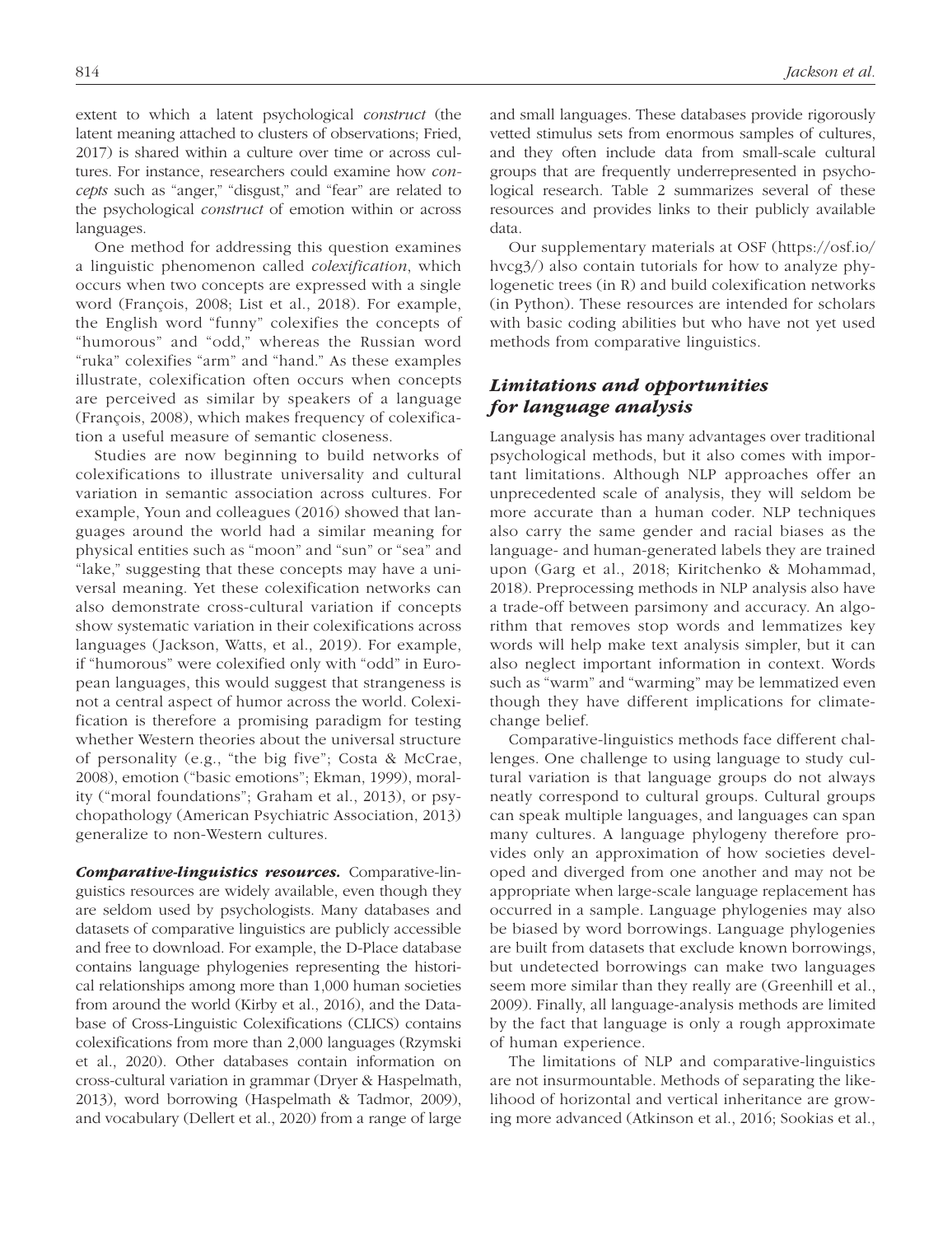| Database                                    | Link                         | Description                                                                                                                                                                                                                                                |
|---------------------------------------------|------------------------------|------------------------------------------------------------------------------------------------------------------------------------------------------------------------------------------------------------------------------------------------------------|
| D-Place                                     | https://d-place.org/         | Aggregates data on cultures' evolutionary histories,<br>ecologies, sociocultural structures, and geographic<br>locations into one repository with rich metadata<br>on sources of information, including previously<br>established phylogenetic trees.      |
| Cross-Linguistic<br>Colexification Database | https://clics.clld.org/      | Contains data on concept colexification from over 2,000<br>languages.                                                                                                                                                                                      |
| World Loanword Database                     | https://wold.clld.org/       | Contains vocabularies of 1,000 to 2,000 entries for<br>41 languages around the world, as well as the<br>likelihood that these words were borrowed from<br>other languages.                                                                                 |
| Natural History of Song                     | https://osf.io/jmv3q/        | Contains ethnographic descriptions of songs from 60<br>cultures. Also contains features of songs from 86<br>societies that were gathered through field recordings.                                                                                         |
| APiCS Online                                | https://apics-online.info/   | A database of structural properties of creole and pidgin<br>languages gathered from descriptive materials.                                                                                                                                                 |
| Glottolog                                   | https://glottolog.org        | A reference catalog of the worlds languages, providing<br>expert classifications, geolocations, and references<br>for more than 7,000 spoken and signed languages.                                                                                         |
| Concepticon                                 | https://concepticon.clld.org | A reference catalog of concepts that are typically used<br>in cross-linguistic studies, offering definitions, links<br>to datasets in which the concepts were used, and<br>additional metadata on psychological categories<br>(norms, ratings, relations). |
| World Atlas of Language<br>Structures       | https://wals.info/           | A large database of structural properties of language<br>gathered from descriptive materials.                                                                                                                                                              |

Table 2. Public Datasets of Historical and Cross-Cultural Language

Note: Many of these databases are still in development, so their coverage will likely expand from these estimates.

2018), and subsets of machine-learning classifications can be vetted by human coders to confirm their accuracy before interpretation. However, these limitations are important to acknowledge, and they make language analysis well suited to complement (rather than replace) other methods in psychology, such as experimental design, correlational surveys, neuroimaging, psychophysiology, and computational modeling.

Using different forms of language analysis together also combines their relative strengths. NLP and comparative linguistics were developed for different goals and in very different fields, and thus have mostly distinct strengths and weaknesses. Whereas NLP can analyze data on the scale of millions and with high granularity across time and person, comparative linguistics operates on a truly global scale and can make inferences about human culture long before the advent of writing. For this reason, these methods are a perfect match, and some articles are showing the potential of combining these methods. For example, one recent article on cultural differences in word meaning showed that semantic vectors in word embeddings correlated highly with colexification (Thompson et al., 2020), validating the two approaches and suggesting that longstanding patterns of meaning in language persist today.

Unfortunately, researchers are rarely trained in both comparative linguistics and NLP. Figure 3 displays this dynamic in a network in which nodes represent methods and edge thickness represents the number of researchers who have been the first author on articles using different methods. The purpose of this figure, the data for which were drawn from a review of 200 different articles across NLP and comparative linguistics, is to underscore the lack of research that combines the scale of NLP with the cross-cultural and historical scope of comparative-linguistics methods. This network clearly shows that many researchers publish multiple methods within NLP and comparative linguistics, but few researchers publish methods that overlap both areas. Training in both sets of methods could foster interdisciplinary collaboration and increase the kinds of questions that scholars are able to answer.

# Applying Language Analysis in Psychological Science: Three Case Studies

Psychological science still has work to do before researchers can master NLP and comparative linguistic methods. We dedicate the rest of this article to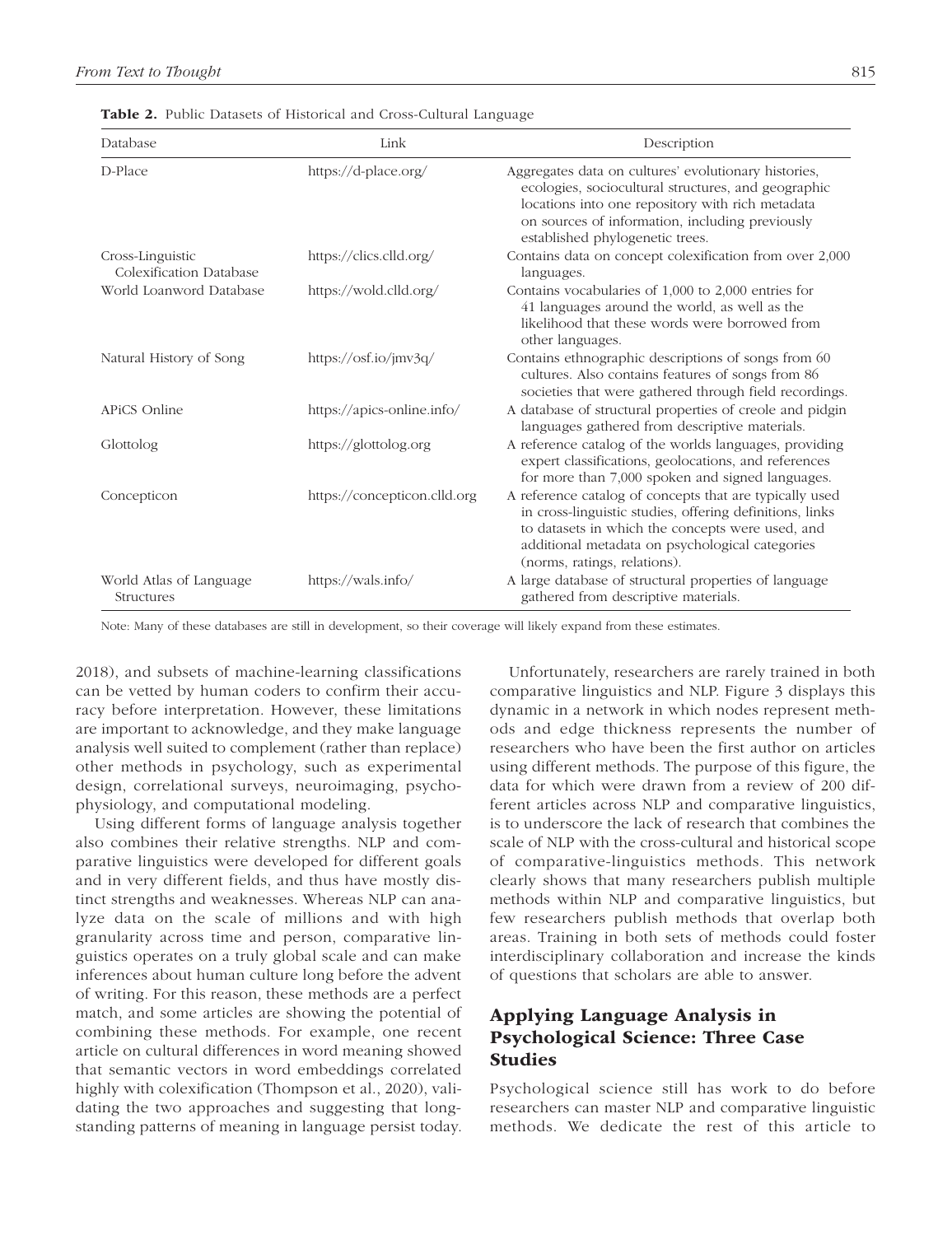

Fig. 3. A bibliometric analysis of eight forms of language analysis. Each node is a method, and links between nodes represent first authors who have published using both methods. Colors are communities of clustering nodes from the community-detection algorithm infomap. This algorithm separated comparative-linguistics methods (in gray) and NLP methods (in orange), which have little cross-over but high within-cluster interconnectedness (i.e., researchers who use phylogenetic mapping also study borrowing but do not study word embeddings). Data come from Table S1 in the supplementary materials on OSF ([https://osf.io/hvcg3/\)](https://osf.io/hvcg3/).

illustrating how that might happen. First, we present Figure 4, which is a visual flowchart illustrating how the language-analysis methods discussed in this article can be employed to address psychological questions. We then summarize three case studies that demonstrate how NLP and comparative linguistics can yield new insights and increase the scale and diversity of study into three psychological constructs that have been notoriously difficult to study—emotion, religion, and creativity. In these sections, we highlight research that has used language analysis to address new questions or solve long-standing debates or that has used languageanalysis methods to increase the scale or cultural diversity of research in these fields. This work illustrates the utility of language analysis for asking enduring psychological questions and foreshadows the potential of these tools to address psychological constructs across social, cultural, cognitive, clinical, and developmental psychology.

## *Emotion*

Questions and debates about the nature of human emotion have existed since the earliest days of psychological science (Darwin, 1872/1998; James, 1884; Spencer, 1894; Wundt, 1897) and are relevant to psychological questions pertinent to social, clinical, and developmental psychology. Language-analysis methods have already increased the scope of this long-standing field and generated original methods of addressing old debates.

One of the most enduring debates about emotions concern whether emotions are universal, inborn categories that possess little variation around the world or are socially learned categories that vary in their experience and conceptualization across cultures (Cowen & Keltner, 2020; Ekman & Friesen, 1971; Izard, 2013; Plutchik, 1991; Lindquist et al., 2012; Mesquita et al., 2016; Russell, 2003). We recently addressed this question by means of a comparative-linguistics approach using colexifications (Jackson, Watts, et al., 2019). This analysis allowed us to increase the scale and generalizability over previous field studies of cross-cultural differences in emotion that had relied on smaller sample sizes and two-culture comparisons (Bryant & Barrett, 2008; Ekman & Friesen, 1971; Gendron et al., 2014, 2015, 2020).

In our study, we computationally aggregated thousands of word-lists and translation dictionaries into a large database named "CLICS" ([https://clics.clld.org/\)](https://clics.clld.org/), and we used this database to examine colexification patterns of 24 emotion concepts across 2,474 languages. We constructed networks of colexification in which nodes represented concepts (e.g., "anger") and edges represented colexifications (instances in which people had named two concepts with the same word), and then compared emotion colexification networks across language families. In contrast to Youn and colleagues (2016), who found universal colexification patterns involving concepts such as "sun" and "sky," we found wide cultural variation in the colexification of emotion concepts such as "love" and "fear." In fact, clusters of emotion colexification varied more than three times as much as the clustering patterns of colors—our set of control concepts—across language families (see Fig. 5). For example, "anxiety" was perceived as similar to "fear" among Tai-Kadai languages, but was more related to "grief" in Austroasiatic languages, suggesting that speakers of these language may conceptualize anxiety differently.

The variability in emotion meaning that we observed was associated with the geographic proximity of language families, suggesting that the meaning of emotion may be transmitted through historical patterns of contact (e.g., warfare, trade) and common ancestry. We also found that emotions universally clustered together on the basis of their hedonic valence (whether or not they were pleasant to experience) and to a lesser extent, by their physiological activation (whether or not they involved high levels of physiological arousal), suggesting valence and physiological activation might be biologically based factors that provide "minimal" universality to the meaning of emotion. In sum, this study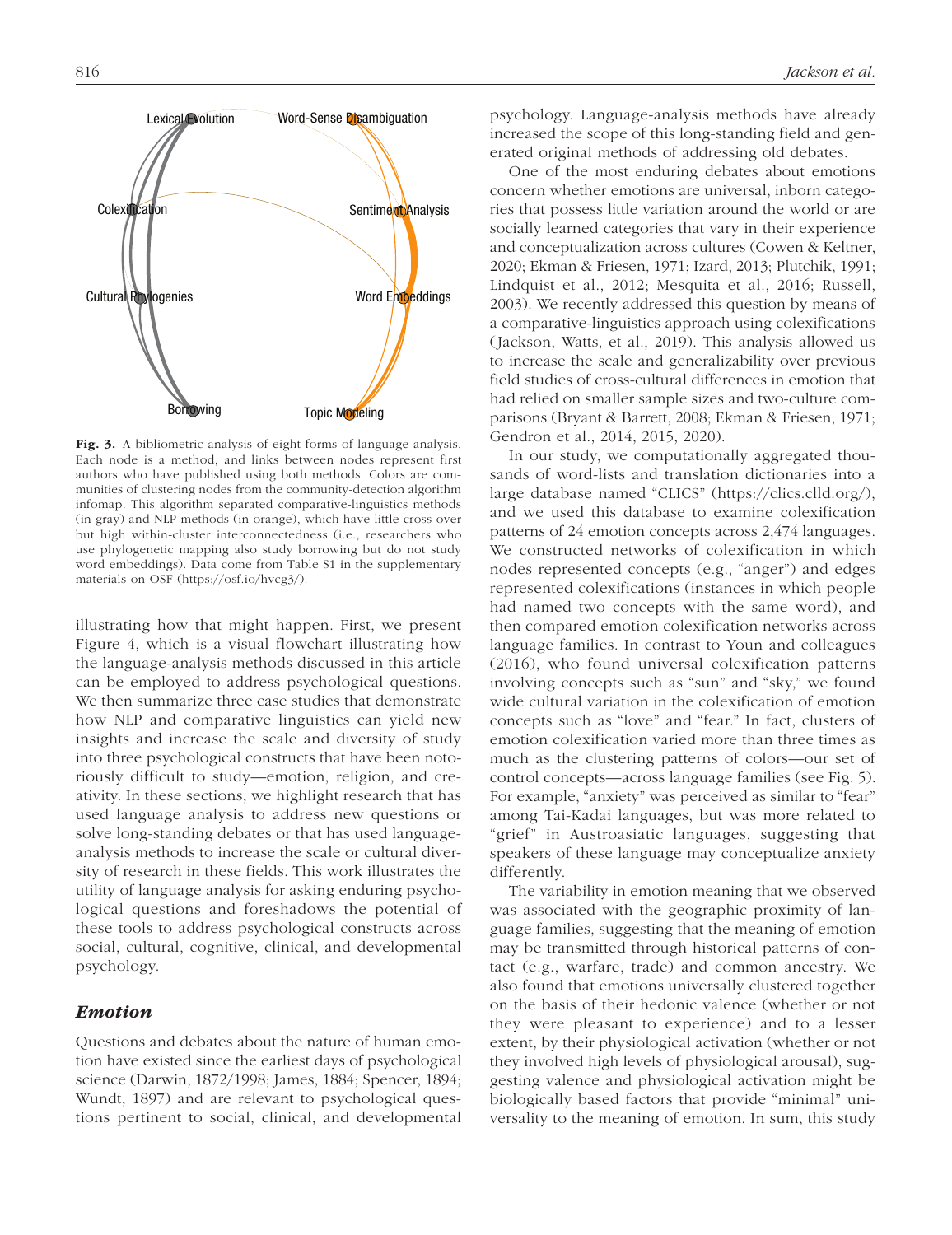

Fig. 4. A flowchart of different language-analysis methods and the kinds of questions they are best suited to answer. Orange boxes represent methods from comparative linguistics, and gray boxes represent methods from NLP. Black boxes approximate the questions that may guide researchers toward these methods. Concepts are defined here as the meaning associated with words. This is meant as a general guide for researchers interested in language analysis, and there is some overlap in classifications. For example, word embeddings can show how language conveys moods and attitudes, and colexification can sometimes uncover evolutionary dynamics.

used an unprecedented sample of cultures to yield new insights into the structure and cultural variation of human emotion.

A different set of language-analysis studies involving NLP are improving how psychologists measure emotion and track it over time and across social networks. For example, in a study of unprecedented historical scale, Morin and Acerbi (2017) used sentiment analysis to examine English fiction from 1800 to 2000 to assess whether the expression of emotion had changed systematically over time. They found a decrease in positive (but not negative) emotions conveyed in language over history in three separate corpora of text. This change could not be explained by changing writer demographics (e.g., age and gender), vocabulary size, or genre (fiction vs. nonfiction), raising the possibility that something about emotion or its expression has itself changed over time.

Other studies have also used language analysis to track faster emotional dynamics, such as measuring the emotional qualities of social-media posts (Roberts et al., 2012; Yu & Wang, 2015) and testing whether the emotions of one person are likely to rapidly spread via language throughout that person's social network. Such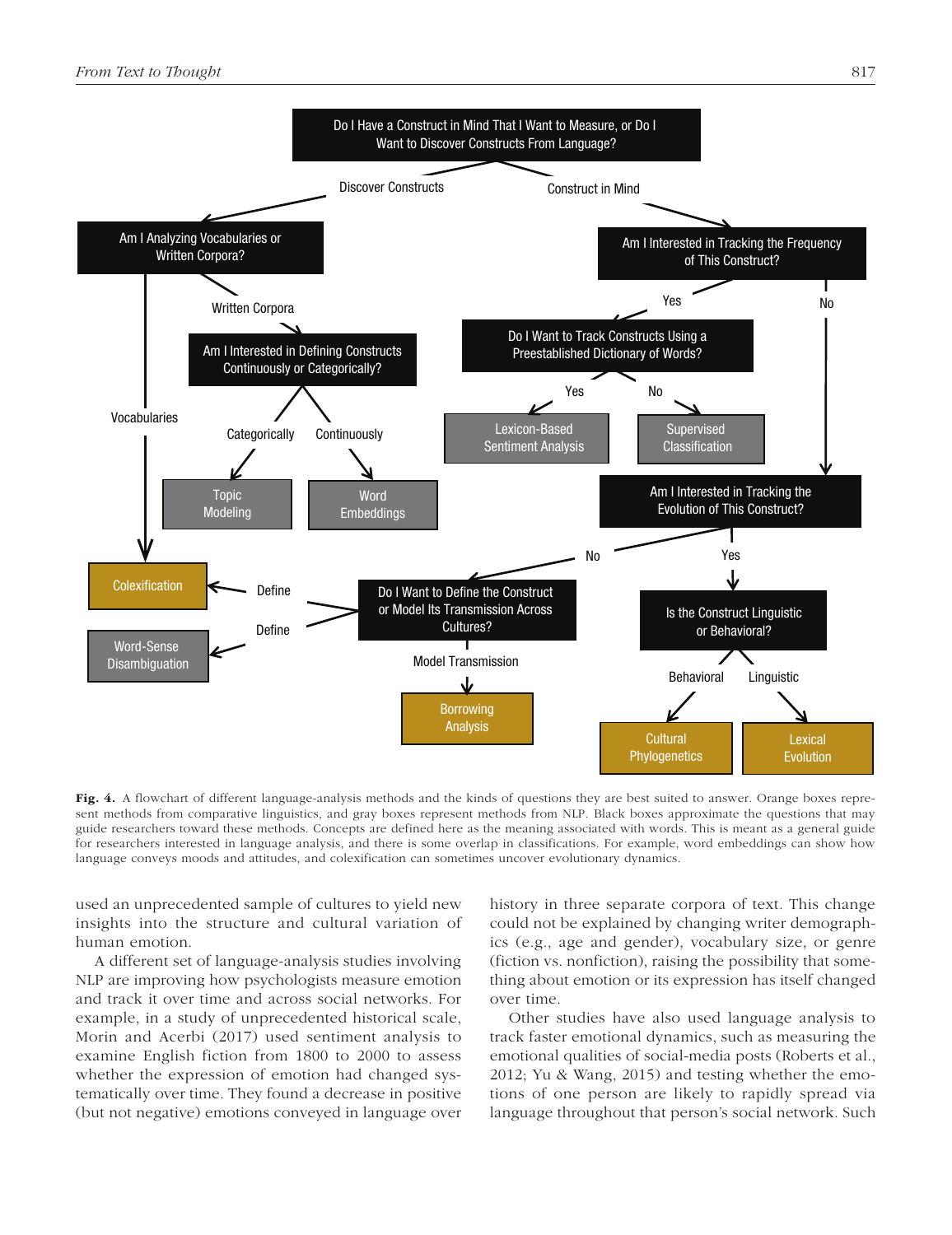

Fig. 5. The colexification structure of emotion concepts for all languages (top left) and for five individual language families in Jackson and colleagues (2019) analysis of emotion. Nodes are emotion concepts, and links between concepts represent the likelihood that these concepts will be colexified in a language. Color indicates semantic community, which refers to clusters of emotions that are similar in meaning. From Jackson, J. C., Watts, J., Henry, T. R., List, J. M., Forkel, R., Mucha, P. J., Greenhill, S., Gray, R. D., & Lindquist, K. A. (2019). Emotion semantics show both cultural variation and universal structure. *Science*, *366*(6472), 1517–1522.<https://doi.org/10.1126/science.aaw8160>. Reprinted with permission from AAAS.

studies have shown experimentally that emotional sentiment conveyed by language on social-media websites (e.g., Facebook) is more likely to make individuals who view that language express similar emotions (Kramer et al., 2014). Correlational studies find that social-media information with high emotional content is more likely to be shared than information with low emotional content (Brady et al., 2017). These studies show how affect can spread across many social-media users in a short period of time.

## *Religion*

The science of religion has a rich legacy equal to that of the psychology of emotion; many psychological studies have addressed questions about the social value and historical development of religion. Language analysis has recently begun answering both kinds of questions with a scope and ecological validity that was not possible with traditional methods.

NLP analyses have shed light on the positive and negative ways that religion affects happiness and intergroup relations. Some social theorists view religion as a primarily positive force because it reinforces social connections and promotes well-being (Brooks, 2007). On the other hand, "New Atheism" suggests that religion has a more negative effect on psychology by narrowing people's worldviews and homogenizing the beliefs of religious adherents (Dawkins & Ward, 2006; Hitchens, 2008). Evidence for this debate has been mixed because of methodological challenges. For example, religious people frequently report more wellbeing than atheists in large national surveys, but they also show more social-desirability bias (Gervais & Norenzayan, 2012), which makes their self-reports less reliable.

NLP analyses are able to overcome these socialdesirability limitations and have begun to show ecologically valid evidence that religion is linked to well-being. For example, Ritter et al. (2014) conducted a sentiment analysis of 16,000 users on Twitter and found that Christians expressed more positive emotion, less negative emotion, and more social connectedness than nonreligious users. Wallace et al. (2019) conducted a creative analysis of obituaries, finding that people whose obituaries mentioned religion had lived significantly longer than people whose obituaries did not mention religion, even controlling for demographic information.

Other NLP research has called the New Atheist proposition of religious worldview homogeneity into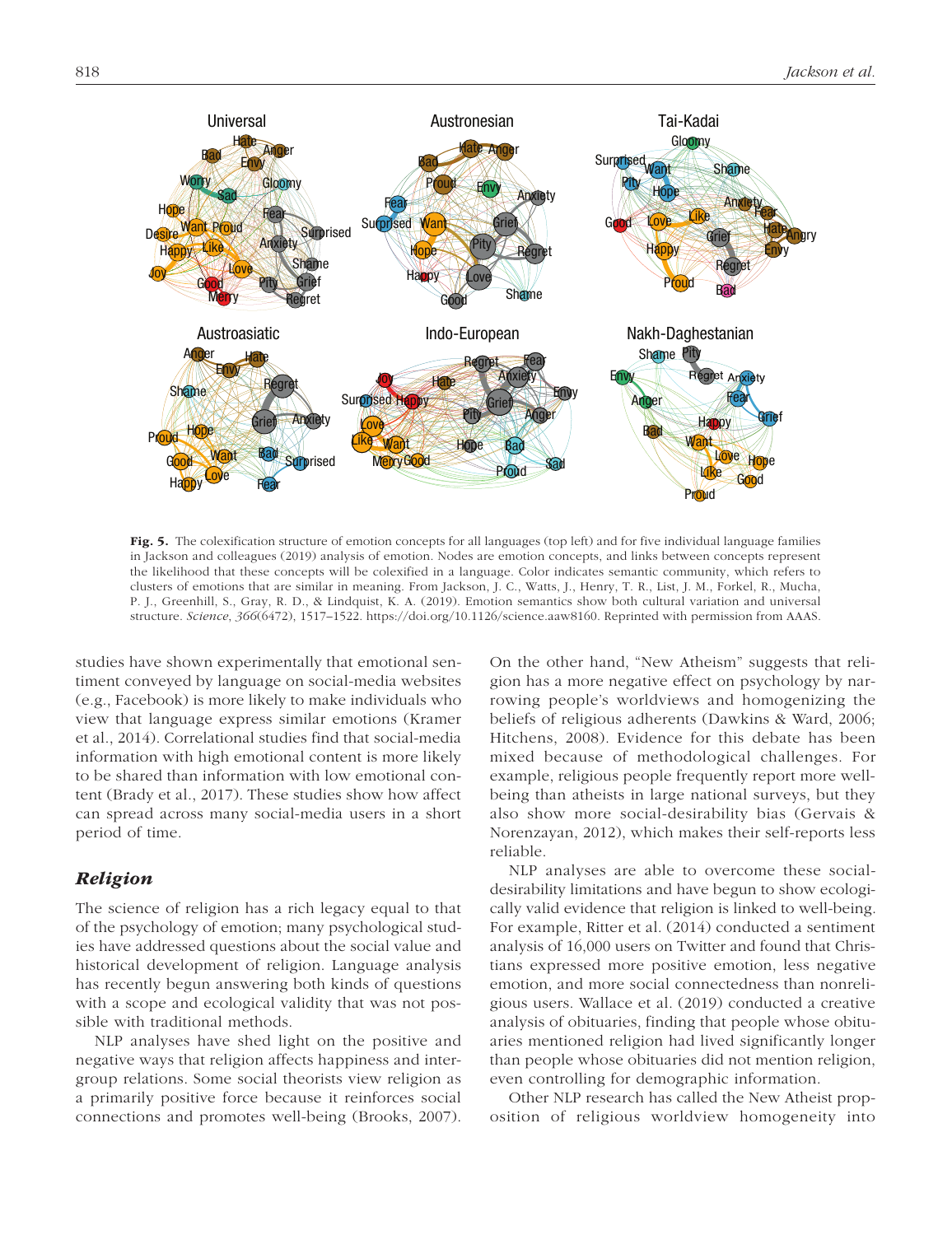question. For example, Watts and colleagues (2020) analyzed the explanations that Christian and nonreligious participants generated to explain a wide range of supernatural and natural phenomena and estimated the overlap of these explanations as a measure of worldview homogeneity. If religion does indeed homogenize adherents' worldviews, one would expect that religious people's explanations would share greater overlap than nonreligious people's explanations. Watts and colleagues (2020) used a text analysis approach known as Jaccard distances, which was able to estimate the similarity between participants' explanations of the world using overlapping key words, and test whether religious people offered more homogeneous explanations than did nonreligious people. Using this algorithm, the researchers found that religious people's explanations of supernatural phenomena were more homogeneous than nonreligious people's explanations, but their explanations of natural phenomena (e.g., the prevalence of parasites) were more *diverse* than were nonreligious explanations, probably because they drew on supernatural as well as scientific concepts when explaining the natural world.

Comparative linguistics has mostly contributed to questions about how religion has developed over time across cultures. Many of these analyses have focused on the "supernatural monitoring hypothesis": that watchful and punitive gods contributed to the evolution of social groups by increasing in-group prosociality and fostering large-scale cooperation (Johnson, 2016; Norenzayan et al., 2016). This idea is nearly a century old, arguably dating back to Durkheim (1912/2008), but most tests of the hypothesis have been correlational, and there is an ongoing debate about whether societies with large-scale cooperation tend to adopt moralistic religions or societies that adopt moralistic religions tend to be more cooperative (Whitehouse et al., 2019).

Researchers using comparative-linguistics methods recently addressed these debates by focusing on the development of religion in the Pacific Islands, where linguistic analyses have mapped out cultural phylogenies that can then be repurposed for cross-cultural research (R. D. Gray et al., 2009). Using these phylogenetic trees and implementing a method known as *Pagel's discrete* (Pagel, 1999), Watts and colleagues (2015) inferred the probability that ancestor cultures had high levels of political complexity (indicating largescale cooperation), the probability that they believed in supernatural punishment, and the probability that they worshiped moralizing high gods. Their results showed partial support for both sides of the debate about religion and cooperation. Broad supernatural punishment (e.g., punishment for violating taboos) tended to precede and facilitate political complexity. However, belief in watchful and punitive high gods (e.g., the Christian God) tended to occur only when societies were already politically complex.

Phylogenetic analyses have also shed light on the darker side of religious evolution, such as ritualized human sacrifice practices, which were common across the ancient world. According to the social-control hypothesis, ritual human sacrifice was used as a tool to help build and maintain social inequalities by demonstrating the power of leaders and instilling fear among subjugates. Yet evidence in support of this theory was based largely on individual case studies showing that higher classes often orchestrated ritual sacrifices (Carrasco, 1999; Turner & Turner, 1999). Watts and colleagues (2016) tested this prediction by examining patterns of ritual human sacrifice and social inequality across 93 Pacific societies that had been mapped onto an established language phylogeny (R. D. Gray et al., 2009). They found evidence that ritual human sacrifice often preceded, facilitated, and helped to sustain social inequalities, supporting the social-control hypothesis.

## *Creativity*

Compared with the psychology of emotion and religion, that of creativity has a shorter history in psychology. Most psychologists agree that creativity contributes to personal feelings of self-fulfillment and societal innovation (Pratt & Jeffcutt, 2009; Wright & Walton, 2003), but the field is still exploring the best ways to measure creativity as a psychological construct. More than a dozen creativity-measurement paradigms exist in psychology. One such measure asks participants to name multiple uses for common household items such as article clips and bricks (Guilford, 1950), whereas others require participants to think of creative marketing schemes (Lucas & Nordgren, 2015) or draw an alien from another planet (Ward, 1994). In each paradigm, responses are qualitatively scored on creativity by trained research assistants. Although these tasks are themselves quite creative, the coding process can be onerous, and it can take months to obtain creativity ratings for a small behavioral study. Because these measures require custom tasks and laboratory settings, they are also rarely suitable for analyzing real-world creative behavior.

Language analysis has only recently been applied to study creativity, but NLP techniques are already advancing the measurement of creativity with paradigms that can be applied to both individuals in a small study as well as millions of people around the world. One such paradigm is "forward flow" (K. Gray et al., 2019). Forward flow asks people to free associate concepts, much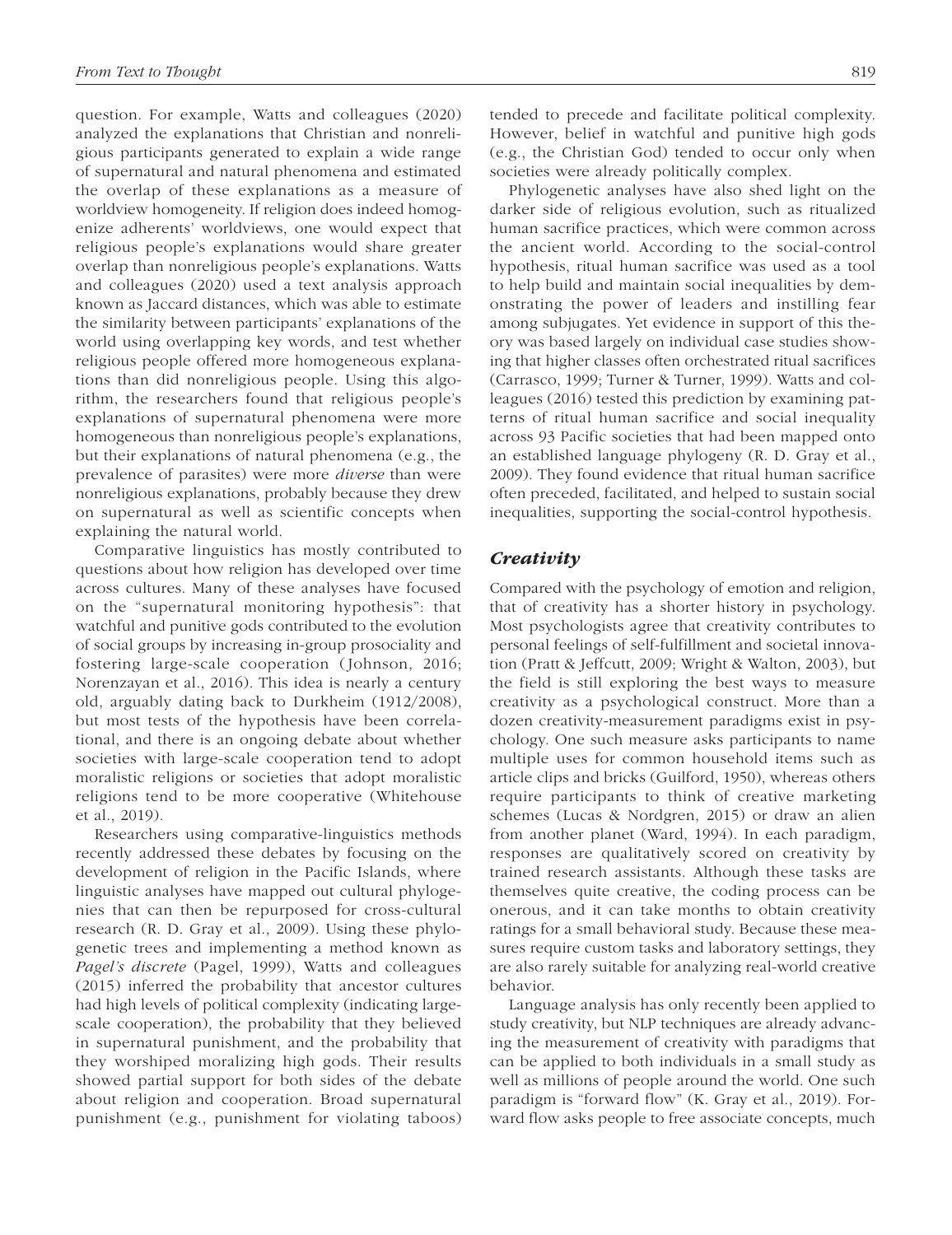like classic psychoanalysis methods. But rather than qualitatively deconstructing these free associations, forward flow uses word embeddings to quantitatively analyze the extent that present thoughts diverge from past thoughts. For example, because "dog" and "cat" are frequently used together in large corpora, "dog"  $\rightarrow$  "cat" would not represent as much divergence as "dog"  $\rightarrow$ "fortress," which are less frequently used together. Forward flow correlates with higher creativity scores on validated behavioral tasks such as the multiple uses task, and creative professionals such as actors, performance majors, and entrepreneurs score highly on forward flow (K. Gray et al., 2019). Forward flow in celebrities' social-media posts can even predict their creative achievement (K. Gray et al., 2019). Forward flow may represent a rich and low-cost measure that could help capture creativity across people and societies.

Other NLP analyses have captured creativity in terms of divergences from normative language (e.g., Kuznetsova et al., 2013). Much like an unorthodoxlooking alien, unorthodox patterns of language can signal creativity. However, it can be difficult to distinguish nonnormative and creative language (e.g., "metal to the pedal," which is a reformulation of "pedal to the metal") from nonnormative and nonsensical language (e.g., "the metal pedal to"). Berger and Packard (2018) developed a potential solution to this problem in a study of the music industry and used this method to test how creativity related to a product's success. Their approach first used topic modeling to develop words that frequently appeared in different genres of music. For instance, words about bodies and movement were often featured in dance songs, whereas words about women and cars were often featured in country music songs. The study next quantified each song from the sample on its typicality according to how much it used language typical of its genre. Analyzing these trends found that songs that broke from tradition and featured atypical language performed better than songs featuring more typical language, offering some evidence that people prefer creative cultural products.

Recent language-analysis studies have already made a considerable impact on the study of creativity and show the potential of NLP for capturing and quantifying variability in creativity across people and products. Although no comparative-linguistics research has examined creativity, this subfield also has great potential for examining whether creativity varies in its structure across cultures and how creativity has evolved across history. Some historical analyses suggest that creativity has been highest during periods of societal looseness periods with less rigid social norms and more openness (Jackson, Gelfand, et al., 2019). But this research was done on American culture, and it is not clear whether these findings would generalize around the world.

## Conclusion

Humans use language to express thoughts, convey emotions, and show biases. Researchers now have the tools to analyze and interpret this language, and here we encourage psychologists to use these tools to advance the field. Although research using language analysis is still young, it has already yielded major insights into emotion, religion, creativity, and many other processes. We have focused primarily on social, affective, and cultural psychology in this article given our own areas of expertise, but language-analysis methods are just as suitable for personality, clinical, developmental, and cognitive psychology. For example, many studies referenced in this article used language analysis to detect psychopathology or dementia and to help improve learning material in classrooms, which are core challenges in these other psychological subfields.

Our goal is not only to summarize the theoretical potential of language analysis but also to provide resources for psychological scientists who are interested in adopting language analysis. To this end, we encourage interested readers to browse Table S1, which contains 200 articles employing the methods we have summarized here. We also encourage readers to browse the resources in Tables 1 and 2, which are all publicly and freely accessible, and to visit our tutorials at [https://](https://osf.io/hvcg3/) [osf.io/hvcg3/](https://osf.io/hvcg3/) to see how language-analysis techniques are implemented in R.

With the proper rigor and training, the use of language analysis has the power to transform psychological science. It also allows our field to analyze data on a previously unimaginable scale and survey indigenous and historical groups that have been underrepresented in past psychological research. When used with more traditional methods, language analysis promises an enriched and more globally representative study of human cognition and behavior.

#### **Transparency**

*Action Editor:* June Gruber

*Editor:* Laura A. King

*Declaration of Conflicting Interests*

The author(s) declared that there were no conflicts of interest with respect to the authorship or the publication of this article.

#### *Funding*

J. C. Jackson is supported by the National Science Foundation (NSF), the Royster Society of Fellows, and the John Templeton Foundation. J. Watts is supported by the John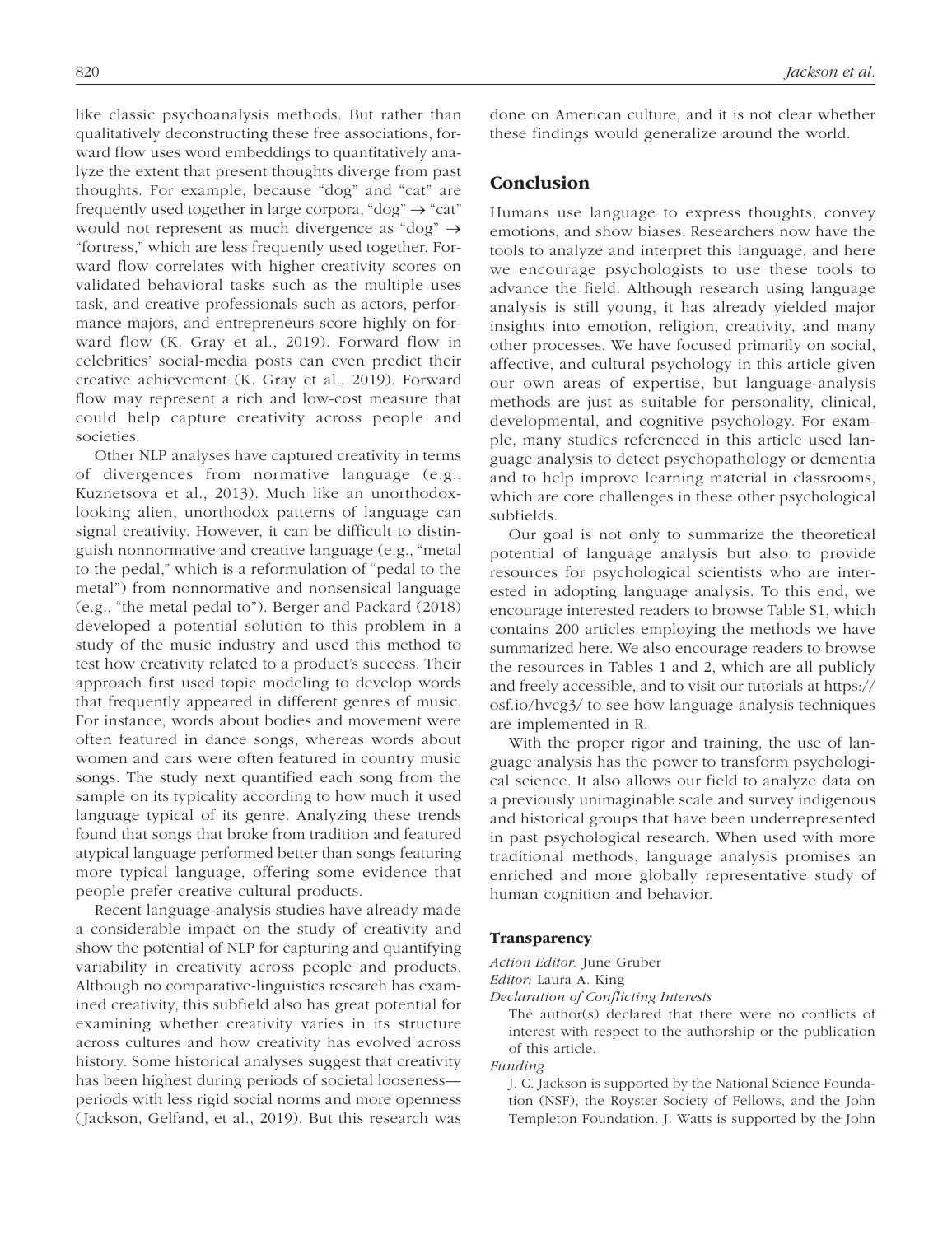Templeton Foundation and the Marsden Foundation of New Zealand (Grant 19-VUW-188). J.-M. List is supported by the European Research Council. K. A. Lindquist is funded by NSF Grant BCS 1941712) and National Institute on Drug Abuse Grant R01-DA051127. The views in this article do not necessarily reflect the views of these funding agencies.

#### ORCID iDs

Joshua Conrad Jackson D [https://orcid.org/0000-0002-2947-](https://orcid.org/0000-0002-2947-9815) [9815](https://orcid.org/0000-0002-2947-9815)

Joseph Watts D <https://orcid.org/0000-0002-7737-273X>

Kristen A. Lindquist  $\Box$  [https://orcid.org/0000-0002-5368-](https://orcid.org/0000-0002-5368-9302) [9302](https://orcid.org/0000-0002-5368-9302)

#### References

- Allport, G. W., & Vernon, P. E. (1930). The field of personality. *Psychological Bulletin*, *27*(10), 677–730.
- Althoff, T., Danescu-Niculescu-Mizil, C., & Jurafsky, D. (2014). *How to ask for a favor: A case study on the success of altruistic requests*. arXiv.<https://arxiv.org/abs/1405.3282>
- American Psychiatric Association. (2013). *Diagnostic and statistical manual of mental disorders* (5th ed.). [https://doi](https://doi.org/10.1176/appi.books.978089042559) [.org/10.1176/appi.books.978089042559](https://doi.org/10.1176/appi.books.978089042559)
- Atkinson, Q. D., Coomber, T., Passmore, S., Greenhill, S. J., & Kushnick, G. (2016). Cultural and environmental predictors of pre-European deforestation on Pacific Islands. *PLOS ONE*, *11*(5), Article e0156340. [https://doi.org/10](https://doi.org/10.1371/journal.pone.0156340) [.1371/journal.pone.0156340](https://doi.org/10.1371/journal.pone.0156340)
- Back, M. D., Küfner, A. C., & Egloff, B. (2010). The emotional timeline of September 11, 2001. *Psychological Science*, *21*(10), 1417–1419. <https://doi.org/10.1177/0956797610382124>
- Bakker, M., Hartgerink, C. H., Wicherts, J. M., & van der Maas, H. L. (2016). Researchers' intuitions about power in psychological research. *Psychological Science*, *27*(8), 1069–1077. <https://doi.org/10.1177/0956797616647519>
- Bartlett, F. C., & Bartlett, F. C. (1995). *Remembering: A study in experimental and social psychology*. Cambridge University Press. (Original work published 1932)
- Berger, J., Humphreys, A., Ludwig, S., Moe, W. W., Netzer, O., & Schweidel, D. A. (2020). Uniting the tribes: Using text for marketing insight. *Journal of Marketing*, *84*(1), 1–25.
- Berger, J., & Packard, G. (2018). Are atypical things more popular? *Psychological Science*, *29*(7), 1178–1184. [https://](https://doi.org/10.1177/0956797618759465) [doi.org/10.1177/0956797618759465](https://doi.org/10.1177/0956797618759465)
- Bittermann, A., & Fischer, A. (2018). How to identify hot topics in psychology using topic modeling. *Zeitschrift für Psychologie*, *226*(1), 3–13. [https://doi.org/10.1027/2151-](https://doi.org/10.1027/2151-2604/a000318) [2604/a000318](https://doi.org/10.1027/2151-2604/a000318)
- Blei, D. M., Ng, A. Y., & Jordan, M. I. (2003). Latent Dirichlet allocation. *Journal of Machine Learning Research*, *3*, 993–1022.
- Boyd, R. L., & Schwartz, H. A. (2020). Natural language analysis and the psychology of verbal behavior: The past, present, and future states of the field. *Journal of Language and Social Psychology*, *40*(1), 21–41.
- Brady, W. J., Wills, J. A., Jost, J. T., Tucker, J. A., & Van Bavel, J. J. (2017). Emotion shapes the diffusion of moralized

content in social networks. *Proceedings of the National Academy of Sciences, USA*, *114*(28), 7313–7318.

- Bromham, L., Hua, X., Cardillo, M., Schneemann, H., & Greenhill, S. J. (2018). Parasites and politics: Why crosscultural studies must control for relatedness, proximity and covariation. *Royal Society Open Science*, *5*(8), Article 181100.<https://doi.org/10.1098/rsos.181100>
- Brooks, A. C. (2007). *Who really cares: The surprising truth about compassionate conservatism—America's charity divide: Who gives, who doesn't, and why it matters*. Basic Books.
- Bryant, G. A., & Barrett, H. C. (2008). Vocal emotion recognition across disparate cultures. *Journal of Cognition and Culture*, *8*, 135–148.
- Cacioppo, J. T., & Cacioppo, S. (2018).The growing problem of loneliness. *The Lancet*, *391*(10119), 426.
- Caluori, N., Jackson, J. C., Gray, K., & Gelfand, M. G. (2020). Conflict changes how people view God. *Psychological Science*, *31*(3), 280–292. [https://doi.org/10.1177/](https://doi.org/10.1177/0956797619895286) [0956797619895286](https://doi.org/10.1177/0956797619895286)
- Campbell, L. (2013). *Historical linguistics*. Edinburgh University Press.
- Carrasco, D. (1999). *City of sacrifice*. Beacon Press.
- Chandler, J., Rosenzweig, C., Moss, A. J., Robinson, J., & Litman, L. (2019). Online panels in social science research: Expanding sampling methods beyond Mechanical Turk. *Behavior Research Methods*, *51*(5), 2022–2038.
- Cichy, R. M., & Kaiser, D. (2019). Deep neural networks as scientific models. *Trends in Cognitive Sciences*, *24*(4), 305–317.
- Cohen, J. (1992). Statistical power analysis. *Current Directions in Psychological Science*, *1*(3), 98–101. [https://doi.org/](https://doi.org/10.1111%2F1467-8721.ep10768783) [10.1111%2F1467-8721.ep10768783](https://doi.org/10.1111%2F1467-8721.ep10768783)
- Cohn, M. A., Mehl, M. R., & Pennebaker, J. W. (2004). Linguistic markers of psychological change surrounding September 11, 2001. *Psychological Science*, *15*(10), 687– 693.<https://doi.org/10.1111/j.0956-7976.2004.00741.x>
- Costa, P. T., Jr., & McCrae, R. R. (2008). *The Revised NEO Personality Inventory (NEO-PI-R)*. Sage.
- Cowen, A. S., & Keltner, D. (2020). Universal facial expressions uncovered in art of the ancient Americas: A computational approach. *Science Advances*, *6*(34), Article eabb1005. <https://doi.org/10.1126/sciadv.abb1005>
- Crawford, L., Margolies, S. M., Drake, J. T., & Murphy, M. E. (2006). Affect biases memory of location: Evidence for the spatial representation of affect. *Cognition and Emotion*, *20*(8), 1153–1169.
- Crystal, D. (2011). *A dictionary of linguistics and phonetics* (Vol. 30). John Wiley & Sons.
- Darwin, C. (1998). *The expression of the emotions in man and animals*. Oxford University Press. (Original work published 1872)
- Davies, M. (2007). *TIME Magazine corpus*. [https://www.eng](https://www.english-corpora.org/time/) [lish-corpora.org/time/](https://www.english-corpora.org/time/)
- Dawkins, R., & Ward, L. (2006). *The god delusion*. Houghton Mifflin Company.
- De Choudhury, M., Gamon, M., Counts, S., & Horvitz, E. (2013). Predicting depression via social media. In *Proceedings of the 7th International AAAI Conference on Weblogs and*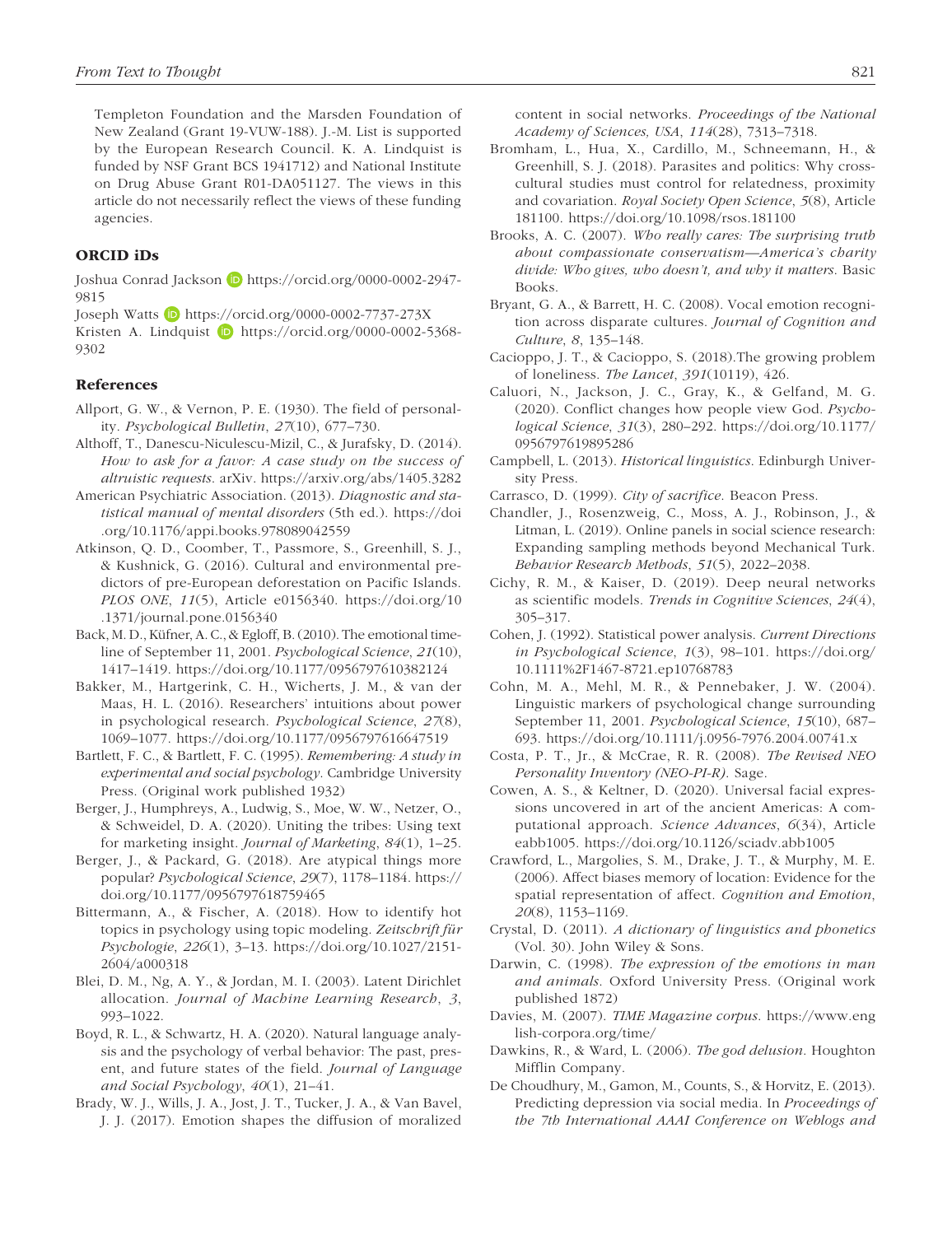*Social Media* (Vol. 7, pp. 128–137). Association for the Advancement of Artificial Intelligence. [https://ojs.aaai](https://ojs.aaai.org/index.php/ICWSM/article/view/14432/14281) [.org/index.php/ICWSM/article/view/14432/14281](https://ojs.aaai.org/index.php/ICWSM/article/view/14432/14281)

- Dellert, J., Daneyko, T., Münch, A., Ladygina, A., Buch, A., Clarius, N., & Mühlenbernd, R. (2020). NorthEuraLex: A wide-coverage lexical database of Northern Eurasia. *Language Resources and Evaluation*, *54*(1), 273–301.
- Dryer, M., & Haspelmath, M. (2013). *The world atlas of language structures online*. Max Planck Institute for Evolutionary Anthropology. <http://wals.info/>
- Durkheim, E. (2008). *The elementary forms of the religious life*. Courier Corp. (Original work published 1912)
- Eichstaedt, J. C., Smith, R. J., Merchant, R. M., Ungar, L. H., Crutchley, P., Preoțiuc-Pietro, D., Asch, D. A., & Schwartz, H. A. (2018). Facebook language predicts depression in medical records. *Proceedings of the National Academy of Sciences, USA*, *115*(44), 11203–11208.
- Ekman, P. (1999). Basic emotions. In T. Dalgeish & T. Power (Eds.), *Handbook of cognition and emotion* (pp. 45–60). John Wiley & Sons.
- Ekman, P., & Friesen, W. V. (1971). Constants across cultures in the face and emotion. *Journal of Personality and Social Psychology*, *17*(2), 124–129.
- Elvevaag, B., Foltz, P. W., Rosenstein, M., & DeLisi, L. E. (2010). An automated method to analyze language use in patients with schizophrenia and their first-degree relatives. *Journal of Neurolinguistics*, *23*(3), 270–284.
- Enríquez, F., Troyano, J. A., & López-Solaz, T. (2016). An approach to the use of word embeddings in an opinion classification task. *Expert Systems With Applications*, *66*, 1–6.
- François, A. (2008). Semantic maps and the typology of colexification. In M. Vanhove (Ed.), *From polysemy to semantic change: Towards a typology of lexical semantic associations* (No. 106, pp. 163). John Benjamins Publishing Company.
- Freud, S. (1901). *Psychopathology of everyday life*. Basic Books.
- Fried, E. I. (2017). What are psychological constructs? On the nature and statistical modelling of emotions, intelligence, personality traits and mental disorders. *Health Psychology Review*, *11*(2), 130–134.
- Garcia, D., & Rimé, B. (2019). Collective emotions and social resilience in the digital traces after a terrorist attack. *Psychological Science*, *30*(4), 617–628. [https://doi.org/](https://doi.org/10.1177/0956797619831964) [10.1177/0956797619831964](https://doi.org/10.1177/0956797619831964)
- Garg, N., Schiebinger, L., Jurafsky, D., & Zou, J. (2018). Word embeddings quantify 100 years of gender and ethnic stereotypes. *Proceedings of the National Academy of Sciences, USA*, *115*(16), 3635–3644.
- Geisler, H., & List, J.-M. (2013). Do languages grow on trees? The tree metaphor in the history of linguistics. In H. Fangerau, H. Geisler, T. Halling, & W. Martin (Eds.), *Classification and evolution in biology, linguistics and the history of science. Concepts – methods – visualization* (pp. 111–124). Franz Steiner Verlag.
- Gendron, M., Hoemann, K., Crittenden, A. N., Msafiri, S., Ruark, G., & Barrett, L. F. (2020). *Perception in Hadza hunter gatherers*. PsyArXiv. <https://psyarxiv.com/pf2q3/>
- Gendron, M., Roberson, D., & Barrett, L. F. (2015). Cultural variation in emotion perception is real: A response to Sauter, Eisner, Ekman, and Scott (2015). *Psychological Science*, *26*(3), 357–359.<https://doi.org/10.1177/0956797614566659>
- Gendron, M., Roberson, D., van der Vyver, J. M., & Barrett, L. F. (2014). Cultural relativity in perceiving emotion from vocalizations. *Psychological Science*, *25*, 911–920. [https://](https://doi.org/10.1177/0956797613517239) [doi.org/10.1177/0956797613517239](https://doi.org/10.1177/0956797613517239)
- Gervais, W. M., & Norenzayan, A. (2012). Like a camera in the sky? Thinking about God increases public selfawareness and socially desirable responding. *Journal of Experimental Social Psychology*, *48*(1), 298–302.
- Goldberg, Y., & Levy, O. (2014). *word2vec Explained: Deriving Mikolov et al.'s negative-sampling word-embedding method*. arXiv.<https://arxiv.org/abs/1402.3722v1>
- Graesser, A. C., McNamara, D. S., & Kulikowich, J. M. (2011). Coh-Metrix: Providing multilevel analyses of text characteristics. *Educational Researcher*, *40*(5), 223–234.
- Graham, J., Haidt, J., Koleva, S., Motyl, M., Iyer, R., Wojcik, S. P., & Ditto, P. H. (2013). Moral foundations theory: The pragmatic validity of moral pluralism. In P. Devine & A. Plant (Eds.), *Advances in experimental social psychology* (Vol. 47, pp. 55–130). Academic Press.
- Gray, K., Anderson, S., Chen, E. E., Kelly, J. M., Christian, M. S., Patrick, J., Huang, L., Kennett, Y. N., & Lewis, K. (2019). "Forward flow": A new measure to quantify free thought and predict creativity. *American Psychologist*, *74*(5), 539–554.
- Gray, R. D., Drummond, A. J., & Greenhill, S. J. (2009). Language phylogenies reveal expansion pulses and pauses in Pacific settlement. *Science*, *323*(5913), 479–483.
- Gray, R. D., & Watts, J. (2017). Cultural macroevolution matters. *Proceedings of the National Academy of Sciences, USA*, *114*(30), 7846–7852. [https://doi.org/10.1073/pnas](https://doi.org/10.1073/pnas.1620746114) [.1620746114](https://doi.org/10.1073/pnas.1620746114)
- Greenhill, S. J., Currie, T. E., & Gray, R. D. (2009). Does horizontal transmission invalidate cultural phylogenies? *Proceedings of the Royal Society B: Biological Sciences*, *276*(1665), 2299–2306.
- Greenwald, A. G., McGhee, D. E., & Schwartz, J. L. (1998). Measuring individual differences in implicit cognition: The implicit association test. *Journal of Personality and Social Psychology*, *74*(6), 1464–1480.
- Guilford, J. P. (1950). Creativity. *American Psychologist*, *5*, 444–454.
- Gunsch, M. A., Brownlow, S., Haynes, S. E., & Mabe, Z. (2000). Differential forms linguistic content of various of political advertising. *Journal of Broadcasting & Electronic Media*, *44*(1), 27–42.
- Haspelmath, M., & Tadmor, U. (2009). *World Loanword Database (WOLD)*. <https://wold.clld.org/>
- Henrich, J., Heine, S. J., & Norenzayan, A. (2010). The weirdest people in the world? *Behavioral and Brain Sciences*, *33*(2–3), 61–83.
- Hitchens, C. (2008). *God is not great: How religion poisons everything*. McClelland & Stewart.
- Hoffer, B. L. (2002). Language borrowing and language diffusion: An overview. *Intercultural Communication Studies*, *11*(4), 1–37.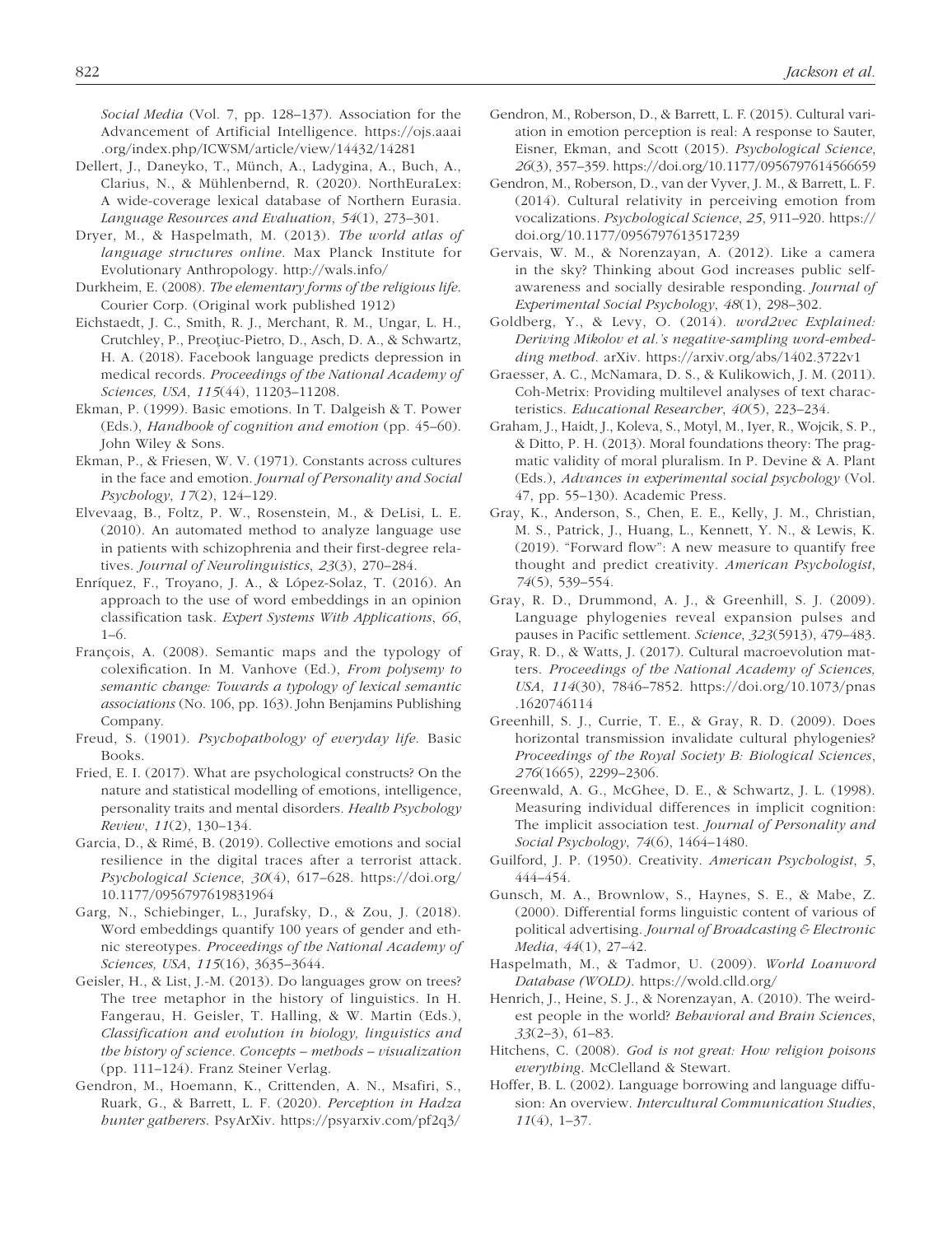- Holmes, D., Alpers, G. W., Ismailji, T., Classen, C., Wales, T., Cheasty, V., Miller, A., & Koopman, C. (2007). Cognitive and emotional processing in narratives of women abused by intimate partners. *Violence Against Women*, *13*(11), 1192–1205.
- Hong, L., & Davison, B. D. (2010). Empirical study of topic modeling in Twitter. In *SOMA '10: Proceedings of the First Workshop on Social Media Analytics* (pp. 80–88). Association for Computing Machinery. [https://doi.org/](https://doi.org/10.1145/1964858.1964870) [10.1145/1964858.1964870](https://doi.org/10.1145/1964858.1964870)
- Hutto, E., & Gilbert, C. H. E. (2014). VADER: A parsimonious rule-based model for sentiment analysis of social media text. In *Proceedings of the 8th International AAAI Conference on Weblogs and Social Media* (Vol. 8, pp. 216–225). Association for the Advancement of Artificial Intelligence. [https://ojs.aaai.org/index.php/ICWSM/arti](https://ojs.aaai.org/index.php/ICWSM/article/view/14550/14399) [cle/view/14550/14399](https://ojs.aaai.org/index.php/ICWSM/article/view/14550/14399)
- Inbar, Y., Pizarro, D., Iyer, R., & Haidt, J. (2012). Disgust sensitivity, political conservatism, and voting. *Social Psychological and Personality Science*, *3*(5), 537–544.
- Izard, C. E. (2013). *Human emotions*. Springer Science & Business Media.
- Jackendoff, R. (1992). What is a concept? In A. Lehrer, E. F. Kittay, & R. Lehrer (Eds.), *Frames, fields, and contrasts: New essays in semantics and lexical organization* (pp. 191–208). Routledge.
- Jackson, J. C., Gelfand, M., De, S., & Fox, A. (2019). The loosening of American culture over 200 years is associated with a creativity–order trade-off. *Nature Human Behaviour*, *3*(3), 244–250. [https://doi.org/10.1038/s41562-](https://doi.org/10.1038/s41562-018-0516-z) [018-0516-z](https://doi.org/10.1038/s41562-018-0516-z)
- Jackson, J. C., Gelfand, M., & Ember, C. R. (2020). A global analysis of cultural tightness in non-industrial societies. *Proceedings of the Royal Society B: Biological Sciences*, *287*(1930), Article 20201036. [https://doi.org/10.1098/](https://doi.org/10.1098/rspb.2020.1036) [rspb.2020.1036](https://doi.org/10.1098/rspb.2020.1036)
- Jackson, J. C., Watts, J., Henry, T. R., List, J. M., Forkel, R., Mucha, P. J., Greenhill, S., Gray, R. D., & Lindquist, K. A. (2019). Emotion semantics show both cultural variation and universal structure. *Science*, *366*(6472), 1517–1522. <https://doi.org/10.1126/science.aaw8160>
- Jacobs, A. M., & Kinder, A. (2017). "The brain is the prisoner of thought": A machine-learning assisted quantitative narrative analysis of literary metaphors for use in neurocognitive poetics. *Metaphor and Symbol*, *32*(3), 139–160.
- James, W. (1884). What is an emotion? *Mind*, *9*, 188–205.
- Johnson, D. (2016). *God is watching you: How the fear of God makes us human*. Oxford University Press.
- Kagan, J., Reznick, J. S., & Snidman, N. (1987). The physiology and psychology of behavioral inhibition in children. *Child Development*, *58*, 1459–1473.
- Kensinger, E. A. (2004). Remembering emotional experiences: The contribution of valence and arousal. *Reviews in the Neurosciences*, *15*(4), 241–252.
- King, M. L., Jr. (1963, August 28). *I have a dream* [Speech audio recording]. American Rhetoric. [https://www.ameri](https://www.americanrhetoric.com/speeches/mlkihaveadream.htm) [canrhetoric.com/speeches/mlkihaveadream.htm](https://www.americanrhetoric.com/speeches/mlkihaveadream.htm)
- Kirby, K. R., Gray, R. D., Greenhill, S. J., Jordan, F. M., Gomes-Ng, S., Bibiko, H. J., Blasi, D., Botero, C., Bowern,

C., Ember, C., Leehr, D., Low, B., McCarter, J., Divale, W., & Gavin, M. C. (2016). D-PLACE: A global database of cultural, linguistic and environmental diversity. *PLOS ONE*, *11*(7), Article e0158391. [https://doi.org/10.1371/](https://doi.org/10.1371/journal.pone.0158391) [journal.pone.0158391](https://doi.org/10.1371/journal.pone.0158391)

- Kiritchenko, S., & Mohammad, S. (2018). Examining gender and race bias in two hundred sentiment analysis systems. In M. Nissim, J. Berant, & A. Lenci (Eds.), *Proceedings of the Seventh Joint Conference on Lexical and Computational Semantics* (pp. 43–53). Association for Computational Linguistics. <https://aclanthology.org/S18-2005/>
- Kiritchenko, S., Zhu, X., & Mohammad, S. M. (2014). Sentiment analysis of short informal texts. *Journal of Artificial Intelligence Research*, *50*, 723–762.
- Kjell, O. N., Kjell, K., Garcia, D., & Sikström, S. (2019). Semantic measures: Using natural language processing to measure, differentiate, and describe psychological constructs. *Psychological Methods*, *24*(1), 92–115. [https://doi](https://doi.org/10.1037/met0000191) [.org/10.1037/met0000191](https://doi.org/10.1037/met0000191)
- Kramer, A. D., Guillory, J. E., & Hancock, J. T. (2014). Experimental evidence of massive-scale emotional contagion through social networks. *Proceedings of the National Academy of Sciences, USA*, *111*(24), 8788–8790.
- Kuznetsova, P., Chen, J., & Choi, Y. (2013, October). Understanding and quantifying creativity in lexical composition. In D. Yarowsky, T. Baldwin, A. Korhonen, K. Livescu, & S. Bethard. *Proceedings of the 2013 Conference on Empirical Methods in Natural Language Processing* (pp. 1246–1258). Association for Computational Linguistics. <https://aclanthology.org/D13-1124/>
- Landau, M. J., Meier, B. P., & Keefer, L. A. (2010). A metaphorenriched social cognition. *Psychological Bulletin*, *136*(6), 1045–1067.
- Landauer, T. K., Foltz, P. W., & Laham, D. (1998). An introduction to latent semantic analysis. *Discourse Processes*, *25*(2–3), 259–284.
- Lewis, M. P. (2009). *Ethnologue: Languages of the world* (16th ed.). SIL International.
- Likert, R. (1932). A technique for the measurement of attitudes. *Archives of Psychology*, *22*(140), 55.
- Lindquist, K. A., Wager, T. D., Kober, H., Bliss-Moreau, E., & Barrett, L. F. (2012). The brain basis of emotion: A metaanalytic review. *Behavioral and Brain Sciences*, *35*(3), 121–143.
- List, J. M., Greenhill, S. J., Anderson, C., Mayer, T., Tresoldi, T., & Forkel, R. (2018). CLICS2: An improved database of cross-linguistic colexifications assembling lexical data with the help of cross-linguistic data formats. *Linguistic Typology*, *22*(2), 277–306.
- Lucas, B. J., & Nordgren, L. F. (2015). People underestimate the value of persistence for creative performance. *Journal of Personality and Social Psychology*, *109*, 232–243.
- Markus, H. R., & Kitayama, S. (1991). Culture and the self: Implications for cognition, emotion, and motivation. *Psychological Review*, *98*(2), 224–253.
- Meier, B. P., & Robinson, M. D. (2006). Does "feeling down" mean seeing down? Depressive symptoms and vertical selective attention. *Journal of Research in Personality*, *40*(4), 451–461.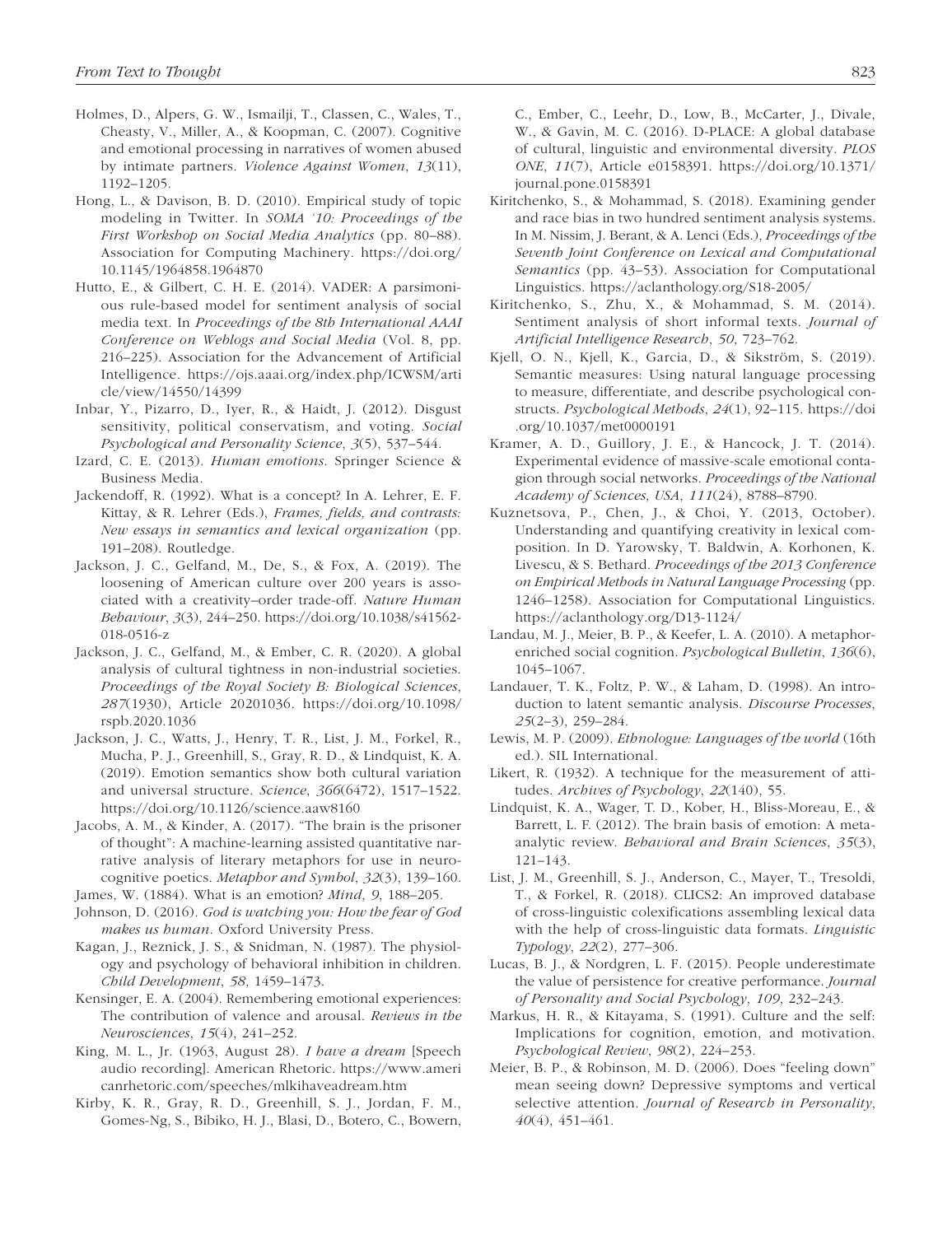- Mesoudi, A., & Whiten, A. (2008). The multiple roles of cultural transmission experiments in understanding human cultural evolution. *Philosophical Transactions of the Royal Society B: Biological Sciences*, *363*(1509), 3489–3501.
- Mesquita, B., Boiger, M., & De Leersnyder, J. (2016). The cultural construction of emotions. *Current Opinion in Psychology*, *8*, 31–36.
- Michel, J. B., Shen, Y. K., Aiden, A. P., Veres, A., Gray, M. K., Pickett, J. P., Hoiberg, D., Clancy, D., Norvig, P., Orwant, J., Pinker, S., Nowak, M. A., & Aiden, E. L. (2011). Quantitative analysis of culture using millions of digitized books. *Science*, *331*(6014), 176–182.
- Mikolov, T., Sutskever, I., Chen, K., Corrado, G. S., & Dean, J. (2013). Distributed representations of words and phrases and their compositionality. In C. J. C. Burges, L. Bottou, M. Welling, Z Ghahramani, & K. Q. Weinberger (Eds.), *Advances in neural information processing systems* (pp. 3111–3119). Neural Information Processing Systems. [https://papers.nips.cc/paper/5021-distributed-represen](https://papers.nips.cc/paper/5021-distributed-representations-of-words-and-phrases-and-their-compositionality.pdf) [tations-of-words-and-phrases-and-their-compositionality](https://papers.nips.cc/paper/5021-distributed-representations-of-words-and-phrases-and-their-compositionality.pdf) [.pdf](https://papers.nips.cc/paper/5021-distributed-representations-of-words-and-phrases-and-their-compositionality.pdf)
- Mishler, A., Crabb, E. S., Paletz, S., Hefright, B., & Golonka, E. (2015, August). Using structural topic modeling to detect events and cluster Twitter users in the Ukrainian crisis. In C. Stephanidis (Ed.), *International Conference on Human-Computer Interaction* (pp. 639–644). Springer.
- Morin, O., & Acerbi, A. (2017). Birth of the cool: A twocenturies decline in emotional expression in Anglophone fiction. *Cognition and Emotion*, *31*(8), 1663–1675. [https://](https://doi.org/10.1080/02699931.2016.1260528) [doi.org/10.1080/02699931.2016.1260528](https://doi.org/10.1080/02699931.2016.1260528)
- Murray, H. A. (1943). *Thematic apperception test*. Harvard University Press.
- Nagao, M. (1984). A framework of a mechanical translation between Japanese and English by analogy principle. In S. Nirenburg, H. L. Somers, & Y. Wilks (Eds.), *Artificial and human intelligence* (pp. 351–354). MIT Press.
- Navigli, R. (2009). Word sense disambiguation: A survey. *ACM Computing Surveys (CSUR)*, *41*(2), 1–69.
- Newman, M. L., Pennebaker, J. W., Berry, D. S., & Richards, J. M. (2003). Lying words: Predicting deception from linguistic styles. *Personality and Social Psychology Bulletin*, *29*(5), 665–675.
- Nichols, T. E., & Holmes, A. P. (2002). Nonparametric permutation tests for functional neuroimaging: A primer with examples. *Human Brain Mapping*, *15*(1), 1–25.
- Nirenburg, S. (1989). Knowledge-based machine translation. *Machine Translation*, *4*(1), 5–24.
- Norenzayan, A., Shariff, A. F., Gervais, W. M., Willard, A. K., McNamara, R. A., Slingerland, E., & Henrich, J. (2016). The cultural evolution of prosocial religions. *Behavioral and Brain Sciences*, *39*, Article 1. [https://doi.org/10.1017/](https://doi.org/10.1017/S0140525X14001356) [S0140525X14001356](https://doi.org/10.1017/S0140525X14001356)
- Oscar, N., Fox, P. A., Croucher, R., Wernick, R., Keune, J., & Hooker, K. (2017). Machine learning, sentiment analysis, and tweets: An examination of Alzheimer's disease stigma on Twitter. *Journals of Gerontology Series B: Psychological Sciences and Social Sciences*, *72*(5), 742–751.
- The Oxford English Corpus. (2016). *Sketch engine*. Lexical Computing CZ s.r.o. [https://www.sketchengine.eu/](https://www.sketchengine.eu/oxford-english-corpus/) [oxford-english-corpus/](https://www.sketchengine.eu/oxford-english-corpus/)
- Packard, G., & Berger, J. (2020). Thinking of you: How second-person pronouns shape cultural success. *Psychological Science*, *31*(4), 397–407. [https://doi.org/10](https://doi.org/10.1177/0956797620902380) [.1177/0956797620902380](https://doi.org/10.1177/0956797620902380)
- Pagel, M. (1999). The maximum likelihood approach to reconstructing ancestral character states of discrete characters on phylogenies. *Systematic Biology*, *48*(3), 612–622.
- Pagel, M., Atkinson, Q. D., & Meade, A. (2007). Frequency of word-use predicts rates of lexical evolution throughout Indo-European history. *Nature*, *449*(7163), 717–720.
- Pagel, M., & Meade, A. (2018). The deep history of the number words. *Philosophical Transactions of the Royal Society B: Biological Sciences*, *373*(1740), Article 20160517. [https://](https://doi.org/10.1098/rstb.2016.0517) [doi.org/10.1098/rstb.2016.0517](https://doi.org/10.1098/rstb.2016.0517)
- Pennebaker, J. W., Booth, R. J., & Francis, M. E. (2007). *Linguistic inquiry and word count: LIWC* (Version LIWC2015) [Computer software]. liwc.net.
- Pennebaker, J. W., & Lay, T. C. (2002). Language use and personality during crises: Analyses of Mayor Rudolph Giuliani's press conferences. *Journal of Research in Personality*, *36*(3), 271–282.
- Pennebaker, J. W., & Stone, L. D. (2003). Words of wisdom: Language use over the life span. *Journal of Personality and Social Psychology*, *85*(2), 291–301.
- Plutchik, R. (1991). *The emotions*. University Press of America.
- Pratt, A. C., & Jeffcutt, P. (2009). *Creativity, innovation and the cultural economy*. Routledge.
- Rad, M. S., Martingano, A. J., & Ginges, J. (2018). Toward a psychology of Homo sapiens: Making psychological science more representative of the human population. *Proceedings of the National Academy of Sciences, USA*, *115*(45), 11401–11405.
- R Core Team. (2021). *R: A language and environment for statistical computing* [Computer software]. R Foundation for Statistical Computing. <http://www.R-project.org>
- Ritter, R. S., Preston, J. L., & Hernandez, I. (2014). Happy tweets: Christians are happier, more socially connected, and less analytical than atheists on Twitter. *Social Psychological and Personality Science*, *5*(2), 243–249.
- Roberts, K., Roach, M. A., Johnson, J., Guthrie, J., & Harabagiu, S. M. (2012, May). EmpaTweet: Annotating and detecting emotions on Twitter. In N. Calzolari, K. Choukri, T. Declerk, M. U. Dogan, B. Maegaard, J. Mariani, A. Moreno, J. Odijk, & S. Piperidis (Eds.), *LREC'12: Proceedings of the Eighth International Conference on Language Resources and Evaluation* (pp. 3806–3813). European Language Resources Association. [https://aclanthology.org/L12-](https://aclanthology.org/L12-1059/) [1059/](https://aclanthology.org/L12-1059/)
- Roberts, M. E., Stewart, B. M., & Tingley, D. (2019). Stm: An R package for structural topic models. *Journal of Statistical Software*, *91*(2), 1–40.<http://doi.org/10.18637/jss.v091.i02>
- Rudkowsky, E., Haselmayer, M., Wastian, M., Jenny, M., Emrich, Š., & Sedlmair, M. (2018). More than bags of words: Sentiment analysis with word embeddings. *Communication Methods and Measures*, *12*(2–3), 140–157.
- Russell, J. A. (2003). Core affect and the psychological construction of emotion. *Psychological Review*, *110*(1), 145– 172.
- Rzymski, C., Tresoldi, T., Greenhill, S. J., Wu, M.-S., Schweikhard, N. E., Koptjevskaja-Tamm, M., Gast, V.,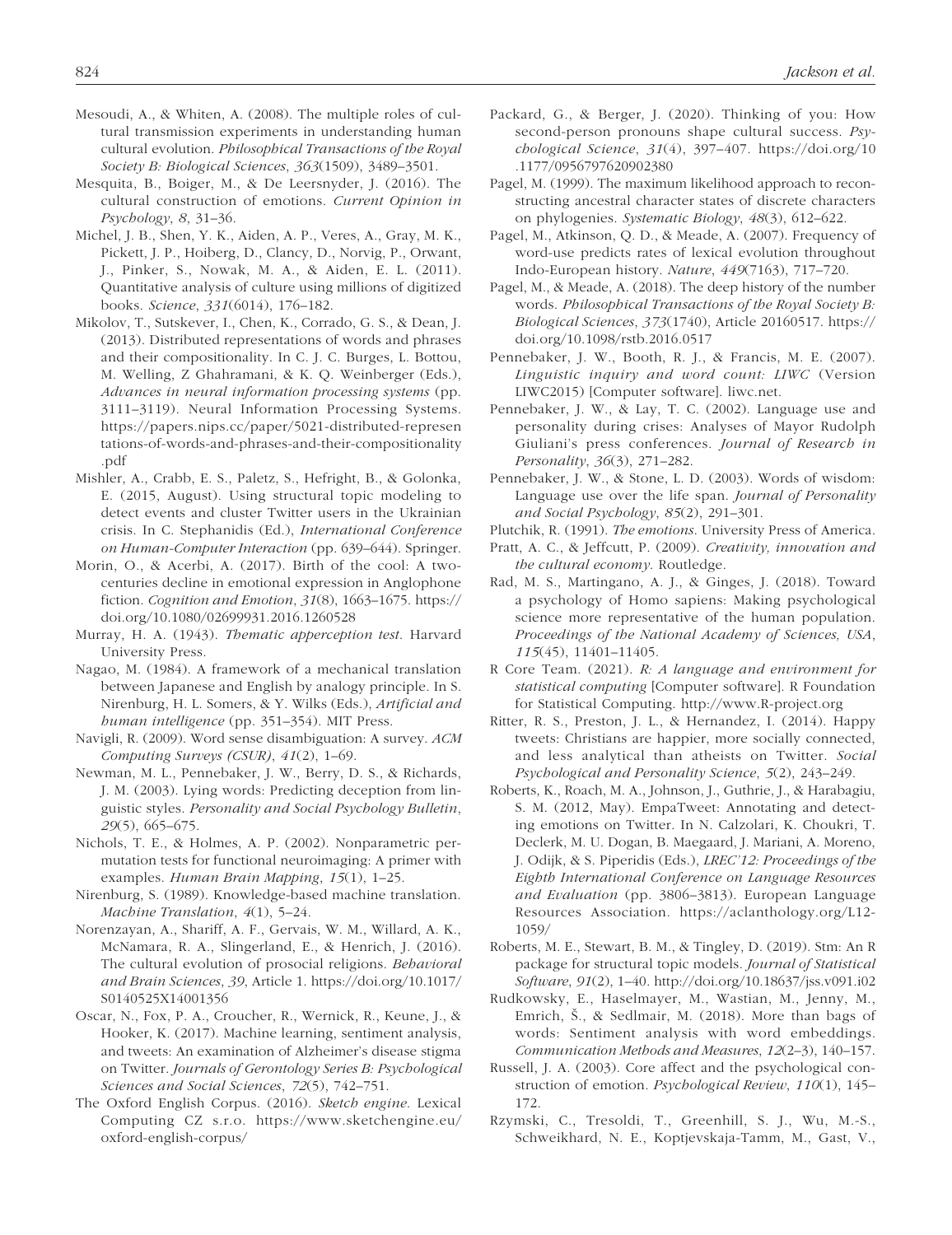Bodt, T. A., Hantgan, A., Kaiping, G., Chang, S., Lai, Y., Morozova, N., Arjava, H., Hubler, N., Koile, E., Pepper, S., Proos, M., Van Epps, B., . . . List, J. M. (2020). The Database of Cross-Linguistic Colexifications, reproducible analysis of cross-linguistic polysemies. *Scientific Data*, *7*(1), Article 13. <https://doi.org/10.1038/s41597-019-0341-x>

- Schwartz, H. A., Eichstaedt, J. C., Kern, M. L., Dziurzynski, L., Ramones, S. M., Agrawal, M., Shah, A., Kosinski, M., Stillwell, D., Seligman, M. E. P., & Ungar, L. H. (2013). Personality, gender, and age in the language of social media: The openvocabulary approach. *PLOS ONE*, *8*(9), Article e73791. <https://doi.org/10.1371/journal.pone.0073791>
- Short, J. C., McKenny, A. F., & Reid, S. W. (2018). More than words? Computer-aided text analysis in organizational behavior and psychology research. *Annual Review of Organizational Psychology and Organizational Behavior*, *5*, 415–435.
- Skoggard, I., Ember, C. R., Pitek, E., Jackson, J. C., & Carolus, C. (2020). Resource stress predicts changes in religious belief and increases in sharing behavior. *Human Nature*, *31*(3), 249–271.
- Sookias, R. B., Passmore, S., & Atkinson, Q. D. (2018). Deep cultural ancestry and human development indicators across nation states. *Royal Society Open Science*, *5*(4), Article 171411. <https://doi.org/10.1098/rsos.171411>
- Spencer, H. (1894). *Principals of psychology*. D. Appleton & Company.
- Steyvers, M., & Griffiths, T. (2007). Probabilistic topic models. In T. K. Landauer, D. S. McNamara, S. Dennis, & W. Kintsch (Eds.), *Handbook of latent semantic analysis* (pp. 427–448). Routledge.
- Tachyer, L. (2010, August 5). Books of the world, stand up and be counted! All 129,864,880 of you. *Google Books Search*. [http://booksearch.blogspot.com/2010/08/books](http://booksearch.blogspot.com/2010/08/books-of-world-stand-up-and-be-counted.html)[of-world-stand-up-and-be-counted.html](http://booksearch.blogspot.com/2010/08/books-of-world-stand-up-and-be-counted.html)
- Talhelm, T., Zhang, X., & Oishi, S. (2018). Moving chairs in Starbucks: Observational studies find rice-wheat cultural differences in daily life in China. *Science Advances*, *4*(4), Article eaap8469.<https://doi.org/10.1126/sciadv.aap8469>
- Talhelm, T., Zhang, X., Oishi, S., Shimin, C., Duan, D., Lan, X., & Kitayama, S. (2014). Large-scale psychological differences within China explained by rice versus wheat agriculture. *Science*, *344*(6184), 603–608.
- Tausczik, Y. R., & Pennebaker, J. W. (2010). The psychological meaning of words: LIWC and computerized text analysis methods. *Journal of Language and Social Psychology*, *29*(1), 24–54.
- Thompson, B., Roberts, S. G., & Lupyan, G. (2020). Cultural influences on word meanings revealed through largescale semantic alignment. *Nature Human Behaviour*, *4*, 1029–1038. <https://doi.org/10.1038/s41562-020-0924-8>
- Turing, A. M. (2009). Computing machinery and intelligence. In R. Epstein, G. Roberts, & G. Bebet (Eds.), *Parsing the Turing test* (pp. 23–65). Springer. (Original work published 1950)
- Turner, C. G., & Turner, J. A. (1999). *Man corn: Cannibalism and violence in the prehistoric American Southwest*. University of Utah Press.
- Vo, B. K. H., & Collier, N. (2013). Twitter emotion analysis in earthquake situations. *International Journal of Computational Linguistics and Applications*, *4*(1), 159– 173. [https://www.gelbukh.com/ijcla/2013-1/IJCLA-2013-](https://www.gelbukh.com/ijcla/2013-1/IJCLA-2013-1-pp-159-173-09-Twitter.pdf) [1-pp-159-173-09-Twitter.pdf](https://www.gelbukh.com/ijcla/2013-1/IJCLA-2013-1-pp-159-173-09-Twitter.pdf)
- Vylomova, E., Murphy, S., & Haslam, N. (2019). Evaluation of semantic change of harm-related concepts in psychology. In N. Tahmasebi, L. Borin, A. Jatowt, & Y. Xu (Eds.), *Proceedings of the 1st International Workshop on Computational Approaches to Historical Language Change* (pp. 29–34). Association for Computational Linguistics.
- Walker, C. B., & Chadwick, J. (1990). *Reading the past: Ancient writing from cuneiform to the alphabet*. University of California Press.
- Wallace, L. E., Anthony, R., End, C. M., & Way, B. M. (2019). Does religion stave off the grave? Religious affiliation in one's obituary and longevity. *Social Psychological and Personality Science*, *10*(5), 662–670.
- Wallach, H. M. (2006). Topic modeling: Beyond bag-of-words. In W. Cohen & A. Moore (Eds.), *ICML '06: Proceedings of the 23rd International Conference on Machine Learning* (pp. 977–984). Association for Computing Machinery. <https://doi.org/10.1145/1143844.1143967>
- Wang, X., Zhang, C., Ji, Y., Sun, L., Wu, L., & Bao, Z. (2013, April). A depression detection model based on sentiment analysis in micro-blog social network. In J. Pei, V. S. Tseng, L. Cao, H. Motoda, & G. Xu (Eds.), *Pacific-Asia Conference on Knowledge Discovery and Data Mining* (pp. 201–213). Springer.
- Ward, T. B. (1994). Structured imagination: The role of category structure in exemplar generation. *Cognitive Psychology*, *27*, 1–40.
- Watts, J., Greenhill, S. J., Atkinson, Q. D., Currie, T. E., Bulbulia, J., & Gray, R. D. (2015). Broad supernatural punishment but not moralizing high gods precede the evolution of political complexity in Austronesia. *Proceedings of the Royal Society B: Biological Sciences*, *282*(1804), Article 20142556. <https://doi.org/10.1098/rspb.2014.2556>
- Watts, J., Passmore, S., Jackson, J. C., Rzymski, C., & Dunbar, R. I. (2020). Text analysis shows conceptual overlap as well as domain-specific differences in Christian and secular worldviews. *Cognition*, *201*, Article 104290.
- Watts, J., Sheehan, O., Atkinson, Q. D., Bulbulia, J., & Gray, R. D. (2016). Ritual human sacrifice promoted and sustained the evolution of stratified societies. *Nature*, *532*(7598), 228–231. <https://doi.org/10.1038/nature17159>
- Weaver, W. (1955). Translation. In W. Locke & A. D. Booth (Eds.), *Machine translation of languages* (pp. 15–23). The MIT Press. (Original work published 1949)
- Weizenbaum, J. (1966). ELIZA—a computer program for the study of natural language communication between man and machine. *Communications of the ACM*, *9*(1), 36–45. <https://doi.org/10.1145/365153.365168>
- Whitehouse, H., Francois, P., Savage, P. E., Currie, T. E., Feeney, K. C., Cioni, E., Purcell, R., Ross, R. M., Larson, J., Baines, J., ter Haar, B., Covey, A., & Turchin, P. (2019). Complex societies precede moralizing gods throughout world history. *Nature*, *568*(7751), 226–229.